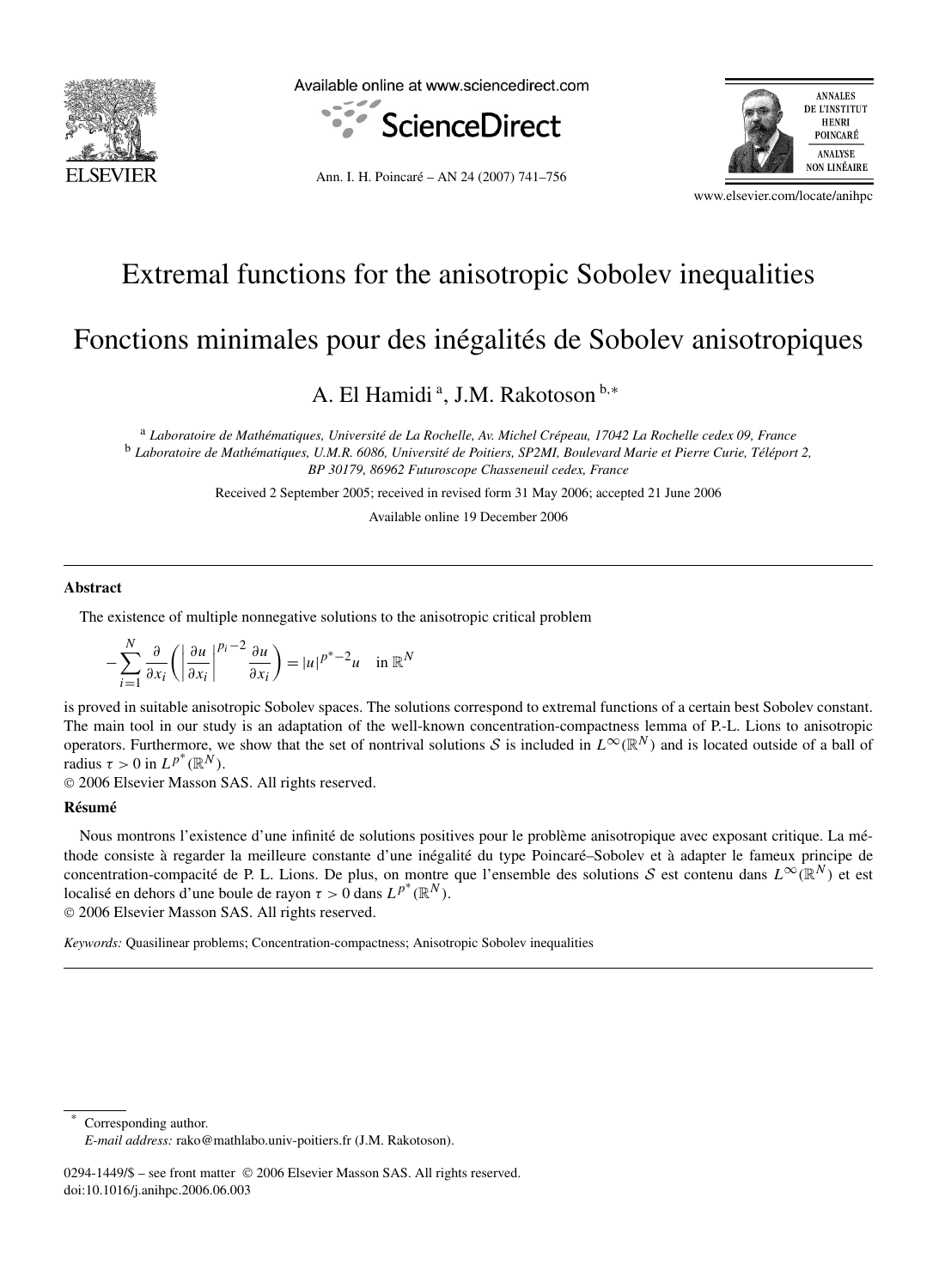#### **1. Introduction**

In this paper, the existence of nontrivial nonnegative solutions to the anisotropic critical problem

$$
-\sum_{i=1}^{N} \frac{\partial}{\partial x_i} \left( \left| \frac{\partial u}{\partial x_i} \right|^{p_i - 2} \frac{\partial u}{\partial x_i} \right) = |u|^{p^* - 2} u \quad \text{in } \mathbb{R}^N
$$
 (1)

is studied, where the exponents  $p_i$  and  $p^*$  satisfy the following conditions

$$
p_i > 1
$$
,  $\sum_{i=1}^N \frac{1}{p_i} > 1$ ,

and the critical exponent  $p^*$  is defined by

$$
p^* := \frac{N}{\sum_{i=1}^N \frac{1}{p_i} - 1}.
$$

In the best of our knowledge, anisotropic equations with different orders of derivation in different directions, involving critical exponents were never studied before. In the subcritical case, we can refer the reader to the recent paper by I. Fragala et al. [4].

In the special case  $p_i = 2$ ,  $i \in \{1, 2, ..., N\}$ , Problem (1) is reduced to the limiting equation arising in the famous Yamabe problem [13]:

$$
-\Delta u = u^{2^*-1}, \quad u > 0 \quad \text{in } \mathbb{R}^N. \tag{2}
$$

Indeed, let  $(M, g)$  be a *N*-dimensional Riemannian manifold and  $S_g$  be the scalar curvature of the metric *g*. Consider a conformal metric  $\tilde{g}$  on *M* defined by  $\tilde{g} := u^{\frac{4}{N-2}} g$  whose scalar curvature (which is assumed to be constant) is denoted by  $S_{\tilde{g}}$ , where *u* is a positive function in  $C^{\infty}(M,\mathbb{R})$ . The unknown function *u* satisfies then

$$
-\Delta_g u + \frac{N-2}{4(N-1)} S_g u = \frac{N-2}{4(N-1)} S_{\tilde{g}} u^{2^*-1}, \quad u > 0 \quad \text{in } M,
$$
\n(3)

where  $\Delta_g$  denotes the Laplace–Beltrami operator. It is clear that, up to a scaling, the limiting problem of (3) (Eq. (3) without the subcritical term  $\frac{N-2}{4(N-1)}S_gu$  is exactly (2). The question of existence of minimizing solutions to (2) was completely solved by Aubin [1] and G. Talenti [9]. Their proofs are based on symmetrization theory. Notice that this theory is not relevant in our context since the radial symmetry of solutions cannot hold true because of the anisotropy of the operator.

In [5], P.-L. Lions introduced the famous concentration-compactness lemma which constitutes a powerful tool for the study of critical nonlinear elliptic equations. The concentration-compactness lemma allows an elegant and simple proof of the existence of solutions to (2) by minimization arguments. In the present work, we will adapt the concentration-compactness lemma to the anisotropic case and show that the infimum

$$
\inf_{|u|_{L^{p^*}(\mathbb{R}^N)}=1}\left\{\sum_{i=1}^N\frac{1}{p_i}\left\|\frac{\partial u}{\partial x_i}\right\|_{p_i}^{p_i}\right\}
$$

is achieved, of course, the functional space has to be specified.

The motivation of the present work is to give a new result which can provide extremal functions associated to the critical level corresponding to anisotropic problems involving critical exponents. Notice that the genuine extremal functions are obtained by minimization on the Nehari manifold associated to the problem and the critical level is nothing than the energy of these extremal functions.

The natural functional framework of Problem (1) is the anisotropic Sobolev spaces theory developed by [3,6,11,7, 8,10]. Then, let  $\mathcal{D}^{1,\vec{p}}(\mathbb{R}^N)$  be the completion of the space  $\mathcal{D}(\mathbb{R}^N)$  with respect to the norm

$$
||u||_{1,\vec{p}} := \sum_{i=1}^N \left||\frac{\partial u}{\partial x_i}\right||_{p_i}.
$$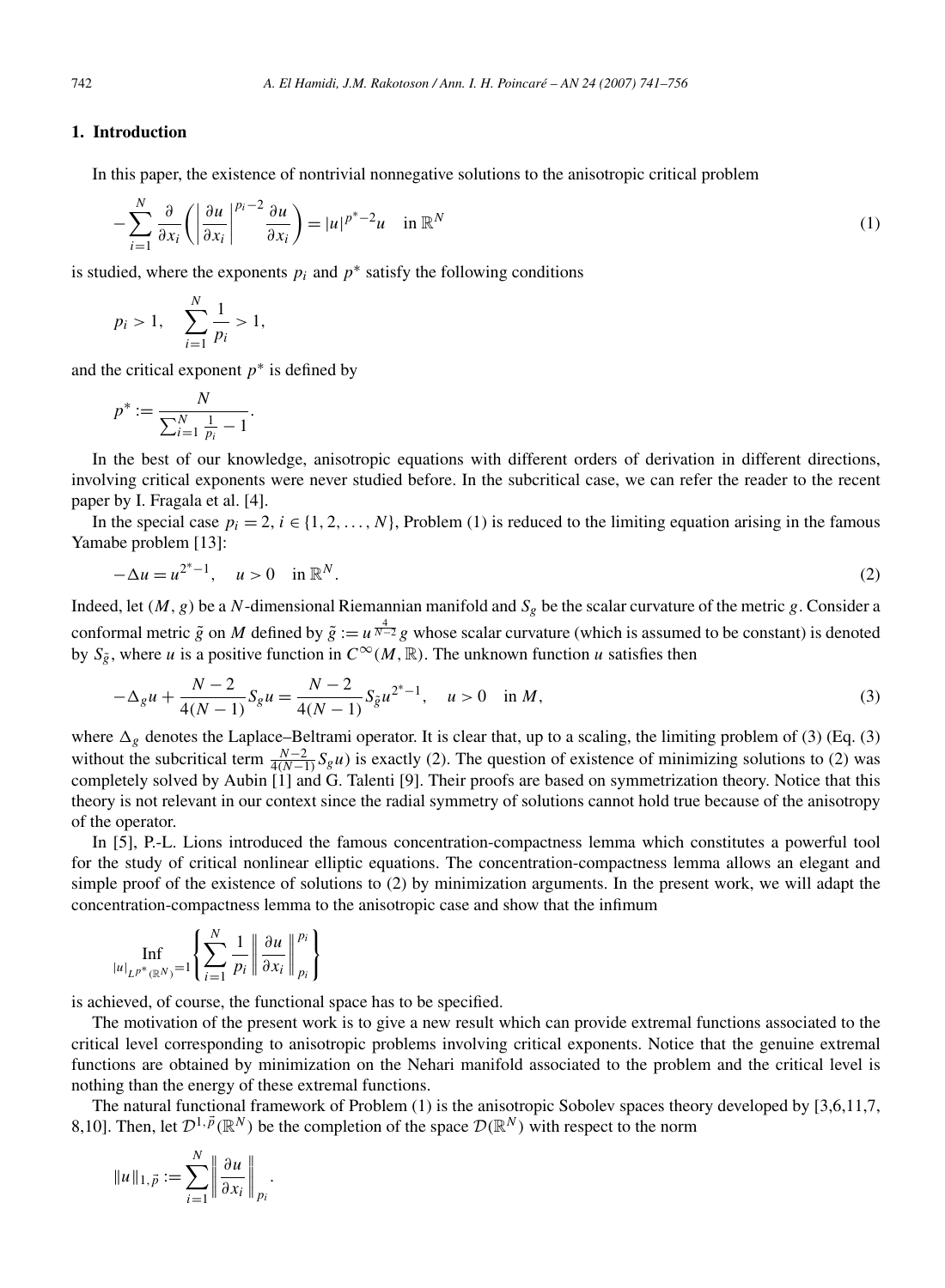It is well known that  $(D^1, \vec{p}(\mathbb{R}^N), \| \cdot \|_{1, \vec{p}})$  is a reflexive Banach space which is continuously embedded in  $L^{p^*}(\mathbb{R}^N)$ . In what follows, we will assume that

$$
p_+ = \max\{p_1, p_2, \ldots, p_N\} < p^*,
$$

then  $p^*$  is the critical exponent associated to the operator:

$$
\sum_{i=1}^N \frac{\partial}{\partial x_i} \left( \left| \frac{\partial}{\partial x_i} \right|^{p_i-2} \frac{\partial}{\partial x_i} \right).
$$

The space  $\mathcal{D}^{1,\vec{p}}(\mathbb{R}^N)$  can also be seen as

$$
\mathcal{D}^{1,\vec{p}}(\mathbb{R}^N)=\bigg\{u\in L^{p^*}(\mathbb{R}^N)\colon \bigg|\frac{\partial u}{\partial x_i}\bigg|\in L^{p_i}(\mathbb{R}^N)\bigg\}.
$$

In the sequel, we will set  $p_$  =  $min\{p_1, p_2, ..., p_N\}$ ,  $p_+ = max\{p_1, p_2, ..., p_N\}$  and  $\vec{p} = (p_1, p_2, ..., p_n)$ . Also, the integral symbol  $\int$  will denote  $\int_{\mathbb{R}^N}$  and  $\|\cdot\|_{p_i}$  will denote the usual Lebesgue norm in  $L^{p_i}(\mathbb{R}^N)$ . We denote by  $\mathfrak{M}(\mathbb{R}^N)$  (resp.  $\mathfrak{M}^+(\mathbb{R}^N)$ ) the space of finite measures (resp. positive finite measures) on  $\mathbb{R}^N$ , and by  $\|\cdot\|$  its usual norm.

#### **2. Existence of extremal functions for a Sobolev type inequality**

In this paragraph, we shall prove that a certain best Sobolev constant is achieved.

**Theorem 1.** Under the above assumptions on  $p_i$ ,  $i = 1, ..., N$ ,  $N \geq 2$ , there exists at least one function  $u \in \mathcal{D}^{1, p}(\mathbb{R}^N)$ ,  $u \geqslant 0$ ,  $u \neq 0$ :

$$
-\sum_{i=1}^N\frac{\partial}{\partial x_i}\bigg(\bigg|\frac{\partial u}{\partial x_i}\bigg|^{p_i-2}\frac{\partial u}{\partial x_i}\bigg)=u^{p^*-1}\quad\text{in }\mathcal{D}'(\mathbb{R}^N).
$$

The proof will need two fundamental lemmas, the first one is a result due to M. Troisi [10]:

**Lemma 1.** (Troisi [10]) *There is a constant*  $T_0 > 0$  *depending only on*  $\vec{p}$  *and N such that*:

$$
T_0||u||_{p^*} \leq \prod_{i=1}^N \left||\frac{\partial u}{\partial x_i}\right||_{p_i}^{\frac{1}{N}} \quad \text{and} \quad ||u||_{p^*} \leq \frac{1}{NT_0}\sum_{i=1}^N \left||\frac{\partial u}{\partial x_i}\right||_{p_i},
$$

*for all*  $u \in \mathcal{D}^{1, \vec{p}}(\mathbb{R}^N)$ *.* 

The second lemma is a rescaling type result ensuring the conservation of suitable norms:

**Lemma 2.** Let  $\alpha_i = \frac{p^*}{p_i} - 1$ ,  $i = 1, ..., N$ . For every  $y \in \mathbb{R}^N$ ,  $u \in \mathcal{D}^{1, \vec{p}}(\mathbb{R}^N)$ , and  $\lambda > 0$ , if we write  $x = (x_1, ..., x_N)$ ,  $y = (y_1, \ldots, y_N)$ *,*  $v(x) \doteq u^{\lambda, y}(x) = \lambda u(\lambda^{\alpha_1} x_1 + y_1, \ldots, \lambda^{\alpha_N} x_N + y_N)$ *, we get* 

$$
||u||_{p^*} = ||v||_{p^*},
$$
  

$$
\left\|\frac{\partial u}{\partial x_i}\right\|_{p_i} = \left\|\frac{\partial v}{\partial x_i}\right\|_{p_i}, \quad \text{for } i = 1, ..., N,
$$

*thus,*  $||u||_{1, \vec{p}} = ||u^{\lambda, y}||_{1, \vec{p}}$ .

**Proof.** Noticing that  $\sum_{i=1}^{N} \alpha_i = p^*$ , a straightforward computation with adequate changes of variables gives the result.  $\Box$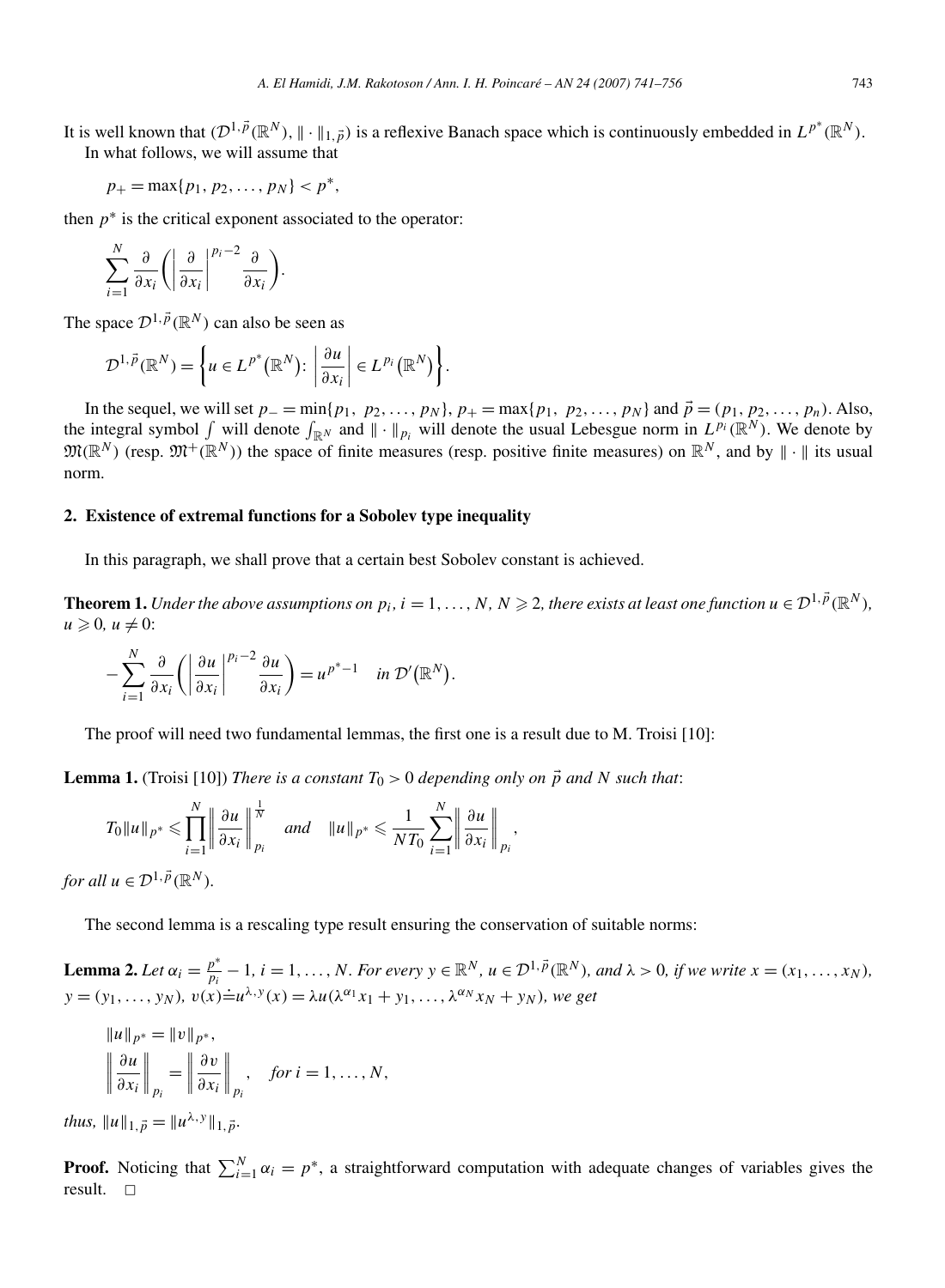**Lemma 3.** *Let*

$$
S = \inf_{u \in \mathcal{D}^{1,\vec{p}}(\mathbb{R}^N), \|u\|_{p^*} = 1} \left\{ \sum_{i=1}^N \frac{1}{p_i} \left\| \frac{\partial u}{\partial x_i} \right\|_{p_i}^{p_i} \right\}.
$$

*Then*  $S > 0$ *.* 

**Proof.** From Lemma 1, we obtain that if  $||u||_{p^*} = 1$ , then

$$
\sum_{i=1}^{N} \left\| \frac{\partial u}{\partial x_i} \right\|_{p_i} \geqslant N T_0 > 0. \tag{4}
$$

Using standard argument, the infimum

$$
\mathrm{Inf}\left\{\sum_{i=1}^{N}\frac{1}{p_i}a_i^{p_i}, (a_1,\ldots,a_n)\in\mathbb{R}^N, \sum_{i=1}^{N}a_i\geqslant NT_0, a_i\geqslant 0\right\}\doteq S_1
$$

is achieved and thus this minimum is positive. By relation (4), one concludes that  $S \ge S_1 > 0$ .  $\Box$ 

**Corollary 1 of Lemma 3** *(Sobolev type inequality). Let*  $p_-=\min(p_1,\ldots,p_N)$ ,  $p_+=\max(p_1,\ldots,p_N)$  and F be *the real valued function defined by*

$$
F(\sigma) = \begin{cases} \sigma^{p_+} & \text{if } \sigma \leq 1, \\ \sigma^{p_-} & \text{if } \sigma \geq 1. \end{cases}
$$

*Then for every*  $u \in \mathcal{D}^{1, \vec{p}}(\mathbb{R}^N)$ *, one has* 

$$
SF\left(\|u\|_{p^*}\right) \leqslant \sum_{i=1}^N \frac{1}{p_i} \left\|\frac{\partial u}{\partial x_i}\right\|_{p_i}^{p_i} \stackrel{\cdot}{=} P(\nabla u).
$$

**Proof.** Let *u* be in  $\mathcal{D}^{1,\vec{p}}(\mathbb{R}^N)$ . If  $u = 0$  the inequality is true. If  $u \neq 0$ , set  $w = u/||u||_{p^*}$ , then from the definition of *S* one has:

$$
\sum_{i=1}^{N} \frac{1}{p_i} \left\| \frac{\partial w}{\partial x_i} \right\|_{p_i}^{p_i} \geqslant S. \tag{5}
$$

Since  $t^{p_i}$  ≤  $t^{p_+}$  if  $t > 1$  and  $t^{p_i}$  ≤  $t^{p_-}$  otherwise, the result follows from relation (5) and the definition of *F*.  $\Box$ 

**Remark 1.** Along this paragraph, we only need the inequality:

 $S ||u||_{p^*}^{p^*} \le P(\nabla u)$  whenever  $||u||_{p^*} \le 1$ .

We shall call *(*P*)* the minimization problem

$$
\text{(P)} \quad \inf_{\|u\|_{p^*}=1} \left\{ \sum_{i=1}^N \frac{1}{p_i} \left\| \frac{\partial u}{\partial x_i} \right\|_{p_i}^{p_i} \right\} = \inf_{\|u\|_{p^*}=1} \left\{ P(\nabla u) \right\}.
$$

Let  $(u_n) \subset \mathcal{D}^{1,\vec{p}}(\mathbb{R}^N)$  be a minimizing sequence for the problem  $(\mathcal{P})$ . As in [5] and Willem [12], we define the Levy concentration function:

$$
Q_n(\lambda) = \sup_{y \in \mathbb{R}^N} \int_{E(y, \lambda^{\alpha_1}, \dots, \lambda^{\alpha_N})} |u_n|^{p^*} dx, \quad \lambda > 0.
$$

Here  $E(y, \lambda^{\alpha_1}, \ldots, \lambda^{\alpha_N})$  is the ellipse defined by

$$
\left\{ z = (z_1, ..., z_N) \in \mathbb{R}^N, \ \sum_{i=1}^N \frac{(z_i - y_i)^2}{\lambda^{2\alpha_i}} \leq 1 \right\}
$$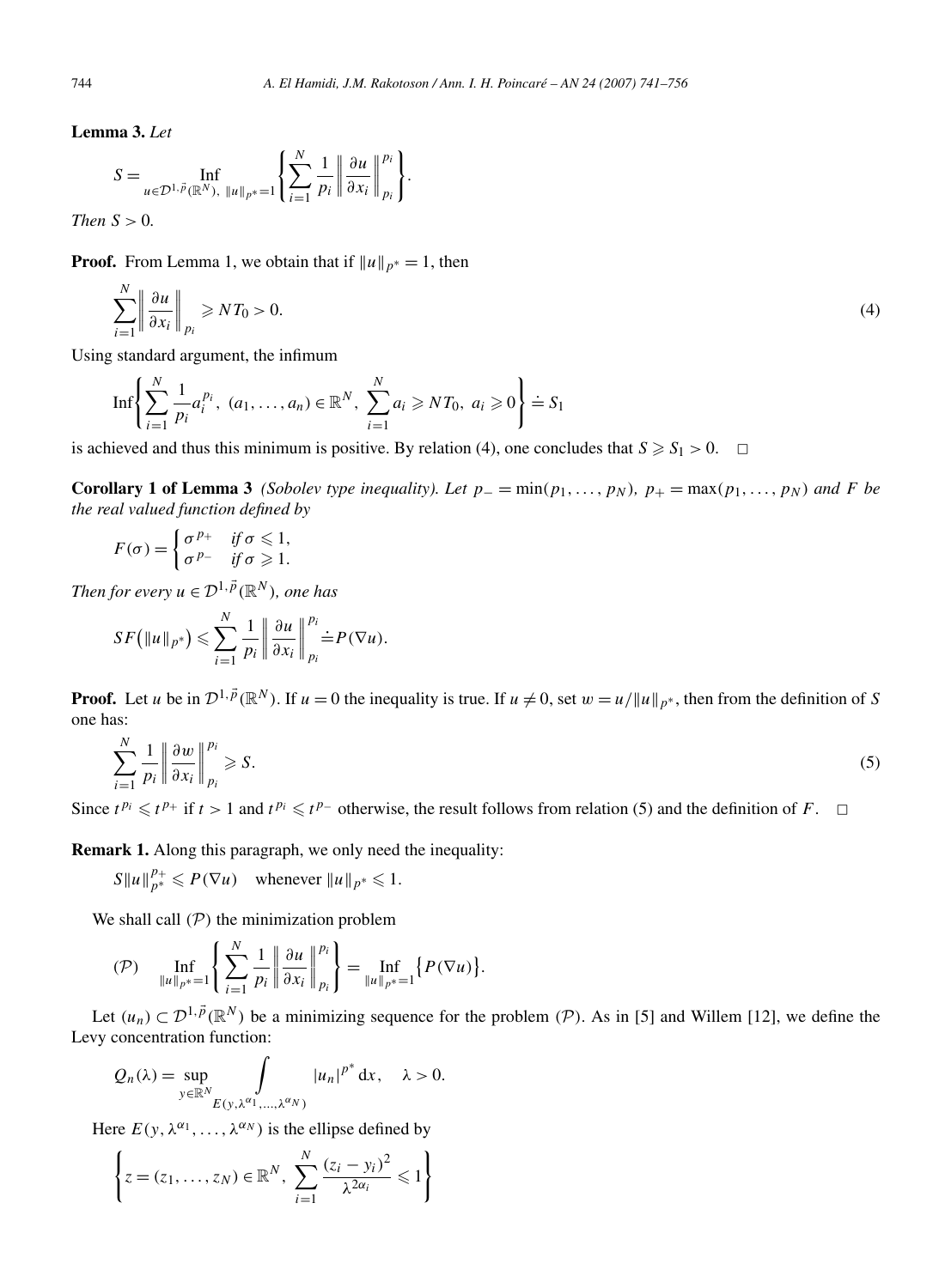with  $y = (y_1, \ldots, y_N)$  and  $\alpha_i > 0$  as in Lemma 2. Since for every *n*,  $\lim_{\lambda \to 0} Q_n(\lambda) = 0$  and  $Q_n(\lambda) \longrightarrow_{\lambda \to +\infty} 1$ . There exists  $\lambda_n > 0$  such that  $Q_n(\lambda_n) = \frac{1}{2}$ . Moreover there exists  $y_n \in \mathbb{R}^N$  such that

$$
\int_{E(y_n,\lambda_n^{\alpha_1},\ldots,\lambda_n^{\alpha_N})} |u_n|^{p^*} \, \mathrm{d}x = \frac{1}{2}.
$$

Thus by a change of variables one has for  $v_n \doteq u_n^{\lambda_n, y_n}$ :

$$
\int\limits_{B(0,1)} |v_n|^{p^*} \, \mathrm{d}x = \frac{1}{2} = \sup_{y \in \mathbb{R}^N} \int\limits_{B(y,1)} |v_n|^{p^*} \, \mathrm{d}x.
$$

Since

$$
||v_n||_{p^*} = ||u_n||_{p^*}, \quad \left\|\frac{\partial v_n}{\partial x_i}\right\|_{p_i} = \left\|\frac{\partial u_n}{\partial x_i}\right\|_{p_i}, \quad P(\nabla u_n) = P(\nabla v_n)
$$

we deduce that  $(v_n)$  is bounded in  $\mathcal{D}^{1,\vec{p}}(\mathbb{R}^N)$  and is also a minimizing sequence for  $(\mathcal{P})$ . We may then assume that:

- $v_n \rightharpoonup v$  in  $\mathcal{D}^{1,\vec{p}}(\mathbb{R}^N)$ ,
- $|\frac{\partial}{\partial x_i}(v_n v)|^{p_i} \rightharpoonup \mu_i \text{ in } \mathfrak{M}^+(\mathbb{R}^N)$ ,
- $|v_n v|^{p^*} \rightharpoonup v$  in  $\mathfrak{M}^+(\mathbb{R}^N)$ ,
- $v_n \to v$  a.e. in  $\mathbb{R}^N$ .

We define:

$$
\mu = \sum_{i=1}^{N} \frac{1}{p_i} \mu_i,
$$
\n
$$
\mu_{\infty} = \lim_{R \to +\infty} \overline{\lim_{n}} \sum_{i=1}^{N} \frac{1}{p_i} \int_{|x| > R} \left| \frac{\partial v_n}{\partial x_i} \right|^{p_i} dx,
$$
\n
$$
v_{\infty} = \lim_{R \to +\infty} \overline{\lim_{n} \int_{|x| > R} |v_n|^{p^*} dx}.
$$
\n(7)

We start with some general lemmas. First by the Brezis–Lieb's Lemma [2], direct computations give the following

#### **Lemma 4.**

 $|v_n|^{p^*} \to |v|^{p^*} + v$  *in*  $\mathfrak{M}^+(\mathbb{R}^N)$ .

The lemma which follows gives some reverse Hölder type inequalities connecting the measures  $\nu$ ,  $\mu$  and  $\mu_i$ ,  $1 \leq i \leq N$ .

**Lemma 5.** *Under the above statement, one has for all*  $\varphi \in C_c^{\infty}(\mathbb{R}^N)$ 

$$
\left(\int |\varphi|^{p^*} \, \mathrm{d} \nu\right)^{\frac{1}{p^*}} \leq \frac{1}{T_0} \prod_{i=1}^N \left(\int |\varphi|^{p_i} \, \mathrm{d} \mu_i\right)^{\frac{1}{N p_i}},
$$
\n
$$
\left(\int |\varphi|^{p^*} \, \mathrm{d} \nu\right)^{\frac{1}{p^*}} \leq p_+^{\frac{1}{N} + \frac{1}{p^*}} \|\mu\|^\frac{1}{N} + \frac{1}{p^*} - \frac{1}{p_+} \cdot \frac{1}{T_0} \left(\int |\varphi|^{p_+} \, \mathrm{d} \mu\right)^{\frac{1}{p_+}}.
$$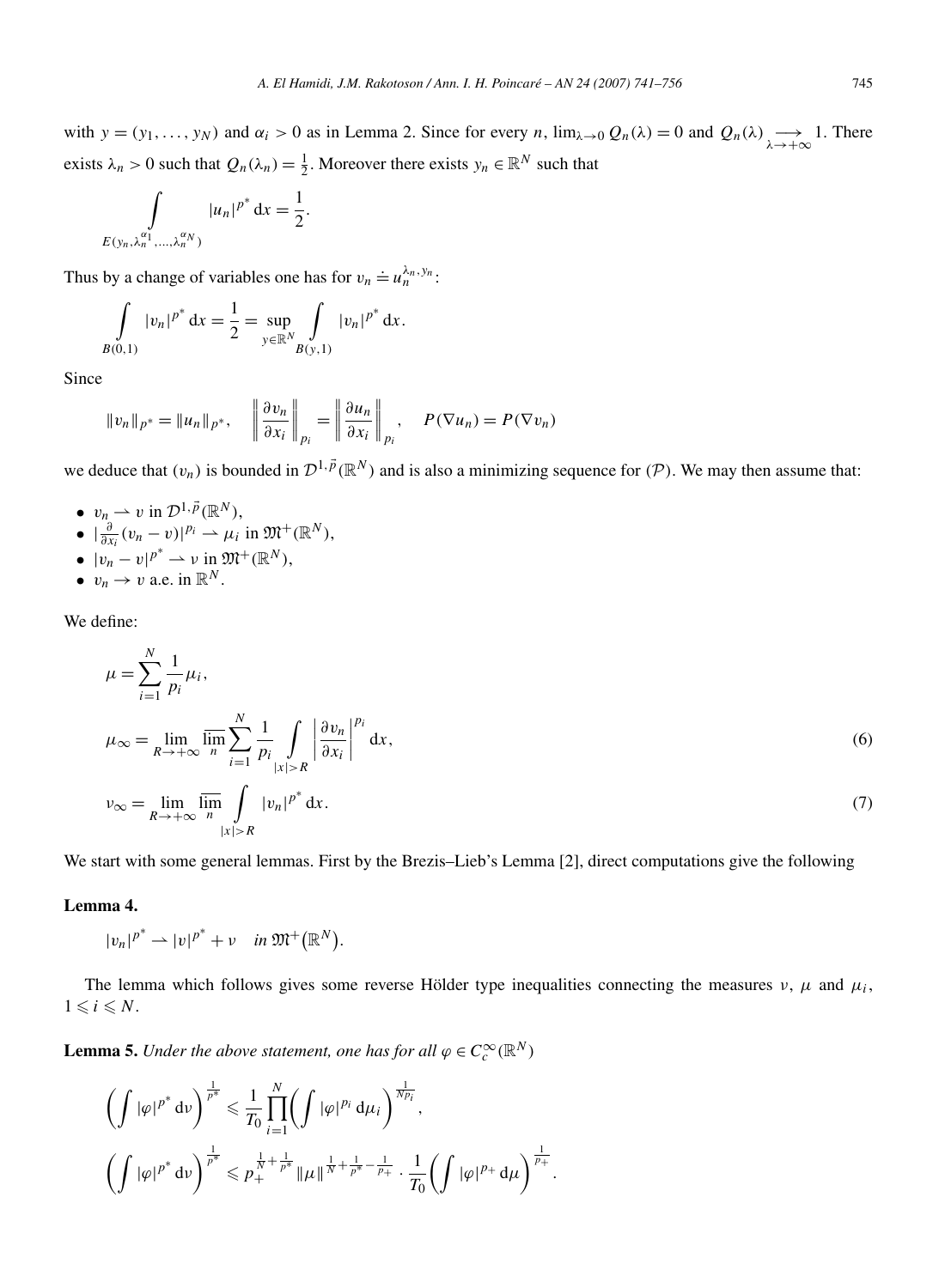**Proof.** Let  $\varphi \in C_c^{\infty}(\mathbb{R}^N)$  and set  $w_n = v_n - v$ . Since  $\int |\varphi_{x_i}|^{p_i} |w_n|^{p_i} dx \longrightarrow 0$ , we then have:

$$
\lim_{n} \int \left| \frac{\partial}{\partial x_i} (\varphi w_n) \right|^{p_i} dx = \lim_{n} \int |\varphi|^{p_i} \left| \frac{\partial w_n}{\partial x_i} \right|^{p_i} dx = \int |\varphi|^{p_i} d\mu_i.
$$
 (8)

Thus from Lemma 1, it follows that

$$
\left(\int |\varphi|^{p^*} \, \mathrm{d} \nu\right)^{\frac{1}{p^*}} = \lim_{n} \left(\int |\varphi w_n|^{p^*} \, \mathrm{d} x\right)^{\frac{1}{p^*}} \leq \frac{1}{T_0} \prod_{i=1}^N \left(\int |\varphi|^{p_i} \, \mathrm{d} \mu_i\right)^{\frac{1}{N p_i}}.
$$
\n(9)

On the other hand, since

$$
\int |\varphi|^{p_i} \, d\mu_i \leq p_+ \int |\varphi|^{p_i} \, d\mu \leq p_+ ||\mu||^{1 - \frac{p_i}{p_+}} \left( \int |\varphi|^{p_+} \, d\mu \right)^{\frac{p_i}{p_+}} \tag{10}
$$

applying the estimates (9) and (10) and knowing that  $\sum_{i=1}^{N} \frac{1}{p_i} = 1 + \frac{N}{p^*}$ , we deduce

$$
\left(\int |\varphi|^{p^*} \, \mathrm{d} v\right)^{\frac{1}{p^*}} \leqslant p_+^{\frac{1}{N}+\frac{1}{p^*}} \|\mu\|^\frac{1}{N+\frac{1}{p^*}-\frac{1}{p_+}} \cdot \frac{1}{T_0} \bigg(\int |\varphi|^{p_+} \, \mathrm{d} \mu\bigg)^{\frac{1}{p_+}}.
$$

This ends the proof.  $\square$ 

We then have  $\|v\|_{p^*} \leq 1$ . So if  $\|v\|_{p^*} = 1$  then *v* is an extremal function since  $P(\nabla v) \leq \liminf_n P(\nabla v_n) = S$  and  $S \leq P(\nabla v)$ . Thus, we want to show that fact, by proving that if it is not true then we have a concentration of *ν* at a single point and therefore  $v = 0$ .

#### **Main Lemma.**

$$
||v||_{p^*}=1.
$$

The remainder of this section is devoted to the proof of the main Lemma

#### **Lemma 6.** *If*  $v \neq 0$  *then*

$$
\lim_{n} \|v_{n} - v\|_{p^{*}}^{p^{*}} = 1 - \|v\|_{p^{*}}^{p^{*}} < 1.
$$

**Proof.** From Brezis–Lieb's Lemma we have:

$$
\lim_{n} (\|v_n\|_{p^*}^{p^*} - \|v_n - v\|_{p^*}^{p^*}) = \|v\|_{p^*}^{p^*},
$$

Since  $||v_n||_{p^*} = 1$ , we derive the result.  $\Box$ 

#### **Lemma 7.**

$$
S\|\nu\|^{\frac{p_+}{p^*}}\leqslant \|\mu\|.
$$

**Proof.** For large *n*, according to Lemma 6, we have:

$$
\int |v_n - v|^{p^*} \, \mathrm{d} x \leqslant 1.
$$

Thus for all  $\varphi \in C_c^{\infty}(\mathbb{R}^N)$ ,  $|\varphi|_{\infty} \leq 1$ , it holds:

$$
S\biggl(\int |\varphi|^{p^*}|v_n-v|^{p^*}\biggr)^{\frac{p_+}{p^*}}\leqslant \sum_{i=1}^N\frac{1}{p_i}\int |\varphi|^{p_i}\left|\frac{\partial(v_n-v)}{\partial x_i}\right|^{p_i}\mathrm{d} x+\mathrm{o}_n(1).
$$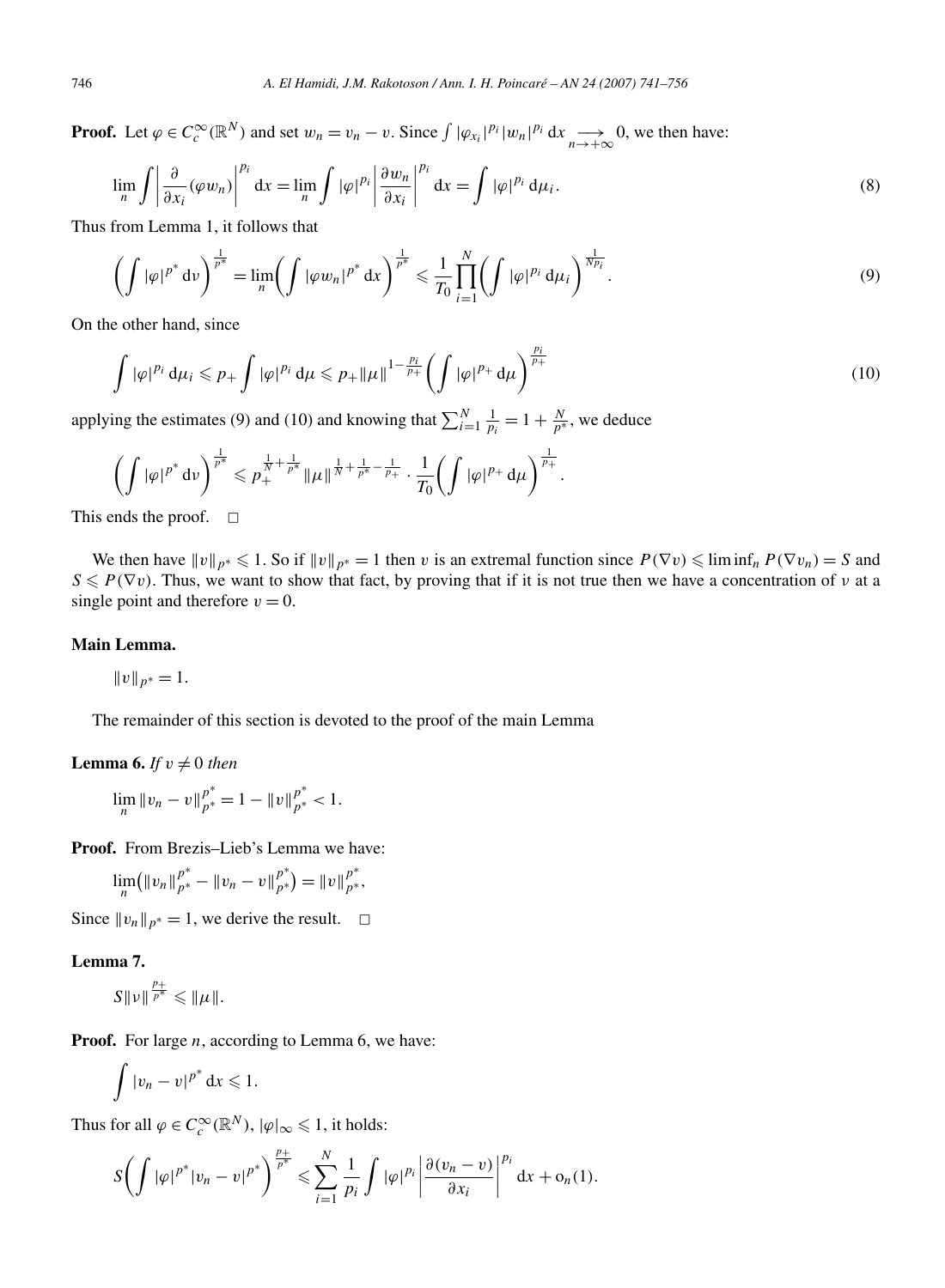Letting  $n \rightarrow +\infty$ , one gets:

$$
S\biggl(\int |\varphi|^{p^*} \mathrm{d}\nu\biggr)^{\frac{p_+}{p^*}} \leqslant \sum_{i=1}^N \frac{1}{p_i} \int |\varphi|^{p_i} \mathrm{d}\mu_i \leqslant \|\mu\|.\tag{11}
$$

Using the density of  $C_c^{\infty}(\mathbb{R}^N)$  in  $C_c(\mathbb{R}^N)$ , we get then

$$
S\bigg(\sup_{\varphi\in C_c(\mathbb{R}^N),\ |\varphi|\infty=1}\int |\varphi|^{p^*}\mathrm{d}\nu\bigg)^{\frac{p_+}{p^*}}\leqslant \|\mu\|,
$$

that is the desired result.  $\Box$ 

**Lemma 8.** Let  $\psi_R$  be in  $C^1(\mathbb{R})$ ,  $0 \le \psi_R \le 1$ ,  $\psi_R = 1$  if  $|x| > R + 1$ ,  $\psi_R(x) = 0$  if  $|x| < R$ . Then for any  $\gamma_i > 0$ ,  $i = 0, \ldots, N$ *, the two equalities* 

$$
\nu_{\infty} = \lim_{R \to +\infty} \overline{\lim}_{n} \int |v_{n}|^{p^{*}} \psi_{R}^{\gamma_{0}} dx,
$$
  

$$
\mu_{\infty} = \lim_{R \to +\infty} \overline{\lim}_{n} \sum_{i=1}^{N} \frac{1}{p_{i}} \int \left| \frac{\partial v_{n}}{\partial x_{i}} \right|^{p_{i}} \psi_{R}^{\gamma_{i}} dx
$$

*hold true, where*  $v_{\infty}$  *and*  $\mu_{\infty}$  *are defined by* (6), (7)*.* 

**Proof.** As in Willem [12], one has:

$$
\int_{|x|>R+1} |v_n|^{p^*} dx \leq \int |v_n|^{p^*} \psi_R^{\gamma_0} dx \leq \int_{|x|>R} |v_n|^{p^*} dx,
$$
  

$$
\int_{|x|>R+1} \left| \frac{\partial v_n}{\partial x_i} \right|^{p_i} dx \leq \int_{\partial x_i} \left| \frac{\partial v_n}{\partial x_i} \right| \psi_R^{\gamma_i} \leq \int_{|x|>R} \left| \frac{\partial v_n}{\partial x_i} \right|^{p_i} dx.
$$

We conclude with the definition of  $v_{\infty}$  and  $\mu_{\infty}$ .  $\Box$ 

**Lemma 9.** *Let*  $w_n = v_n - v$ *. Then, for any*  $\gamma_i > 0$ *, i* = 0*,..., N, we get* 

$$
v_{\infty} = \lim_{R \to \infty} \overline{\lim_{n}} \int |w_n|^{p^*} \psi_R^{\gamma_0} dx,
$$

*and*

$$
\mu_{\infty} = \lim_{R \to \infty} \overline{\lim_{n}} \int \left| \frac{\partial w_{n}}{\partial x_{i}} \right|^{p_{i}} \psi_{R}^{\gamma_{i}} dx.
$$

**Proof.** Since

$$
\lim_{R \to +\infty} \int |v|^{p^*} \psi_R^{\gamma_0} = \lim_{R \to +\infty} \int \left| \frac{\partial v}{\partial x_i} \right|^{p_i} \psi_R^{\gamma_i} dx = 0.
$$

Thus

$$
\lim_{R \to \infty} \overline{\lim_{n}} \int |w_n|^{p^*} \psi_R^{\gamma_0} dx = \lim_{R \to \infty} \overline{\lim_{n}} \int |v_n|^{p^*} \psi_R^{\gamma_0} dx = v_{\infty}
$$

and

$$
\lim_{R \to \infty} \overline{\lim_{n}} \sum_{i=1}^{N} \frac{1}{p_i} \int \left| \frac{\partial w_n}{\partial x_i} \right|^{p_i} \psi_R^{\gamma_i} dx = \lim_{R \to \infty} \overline{\lim_{n}} \sum_{i=1}^{N} \frac{1}{p_i} \int \left| \frac{\partial v_n}{\partial x_i} \right|^{p_i} \psi_R^{\gamma_i} dx. \qquad \Box
$$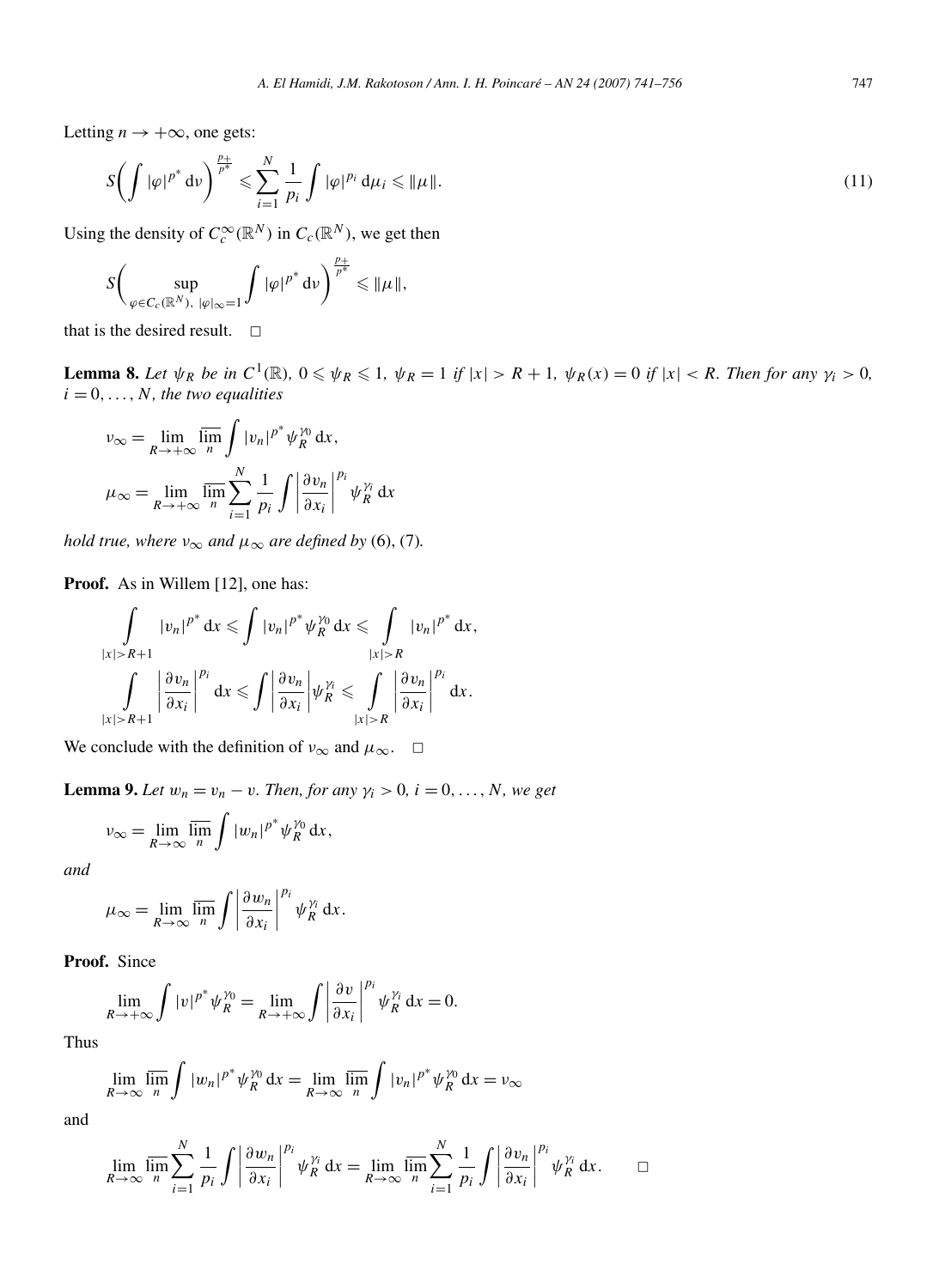### **Lemma 10.**

*Sν*  $\frac{p_+}{p^*}$   $\ll \mu_\infty$ .

**Proof.** From Lemma 6, we know that for *n* large enough, we have

$$
\int \psi_R^{p^*}|w_n|^{p^*} \leqslant \int |w_n|^{p^*} \, \mathrm{d} x \leqslant 1.
$$

Thus by Sobolev inequality (Corollary 4 of Lemma 3), it follows

$$
S\bigg(\int |\psi_R w_n|^{p^*} dx\bigg)^{\frac{p_+}{p^*}} \leq \sum_{i=1}^N \frac{1}{p_i} \int \left|\frac{\partial}{\partial x_i}(\psi_R w_n)\right|^{p_i},
$$
  

$$
S\bigg(\lim_{R\to+\infty} \overline{\lim_{n}} \int |\psi_R w_n|^{p^*} dx\bigg)^{\frac{p_+}{p^*}} \leq \lim_{R\to+\infty} \overline{\lim_{n}} \sum_{i=1}^N \frac{1}{p_i} \int \left|\frac{\partial}{\partial x_i}(\psi_R w_n)\right|^{p_i}.
$$
 (12)

Since

$$
\lim_{n}\sum_{i=1}^{N}\frac{1}{p_{i}}\int\left|\frac{\partial\psi_{R}}{\partial x_{i}}\right|^{p_{i}}|w_{n}|^{p_{i}}=0,
$$

then

$$
\lim_{R\to+\infty}\overline{\lim_{n}}\sum_{i=1}^{N}\frac{1}{p_{i}}\int\left|\frac{\partial}{\partial x_{i}}(\psi_{R}w_{n})\right|^{p_{i}}=\lim_{R\to+\infty}\overline{\lim_{n}}\sum_{i=1}^{N}\frac{1}{p_{i}}\int\left|\frac{\partial w_{n}}{\partial x_{i}}\right|^{p_{i}}\psi_{R}^{p_{i}}=\mu_{\infty}.
$$

Relation (12) and Lemma 9 give:

$$
S\nu_\infty^{\frac{p_+}{p^*}}\leqslant\mu_\infty.\qquad\square
$$

Following again the arguments used in [12] we claim that:

#### **Lemma 11.**

$$
1 = \lim_{n} ||v_{n}||_{p^{*}}^{p^{*}} = ||v||_{p^{*}}^{p^{*}} + ||v|| + v_{\infty}.
$$

**Proof.** From Lemma 4, we have:

$$
|v_n|^{p^*}\rightharpoonup |v|^{p^*}+\nu.
$$

Thus

$$
\lim_{R\to+\infty}\lim_{n}\int_{0}^{1}(1-\psi_R^{p^*})|v_n|^{p^*}\,\mathrm{d}x=\int|v|^{p^*}\,\mathrm{d}x+\int\mathrm{d}v.
$$

Rewriting  $||v_n||_{p^*}^{p^*}$  as

$$
||v_n||_{p^*}^{p^*} = \int (1 - \psi_R^{p^*}) |v_n|^{p^*} + \int \psi_R^{p^*} |v_n|^{p^*},
$$

we obtain

$$
\lim_{n} \|v_{n}\|_{p^{*}}^{p^{*}} = \lim_{R \to +\infty} \lim_{n} \int (1 - \psi_{R}^{p^{*}})|v_{n}|^{p^{*}} + \lim_{R \to +\infty} \overline{\lim_{n}} \int \psi_{R}^{p^{*}}|v_{n}|^{p^{*}} = \|v\|_{p^{*}}^{p^{*}} + \|v\| + v_{\infty}.
$$

Next, we shall prove the following corollary:

**Corollary 1** *(Of Lemma 5). There exists an at most countable index set <i>J of distinct points*  $\{x_j\}_{j\in J} \subset \mathbb{R}^N$  *and nonnegative weights*  $a_j$  *and*  $b_j$ ,  $j \in J$ , *such that*: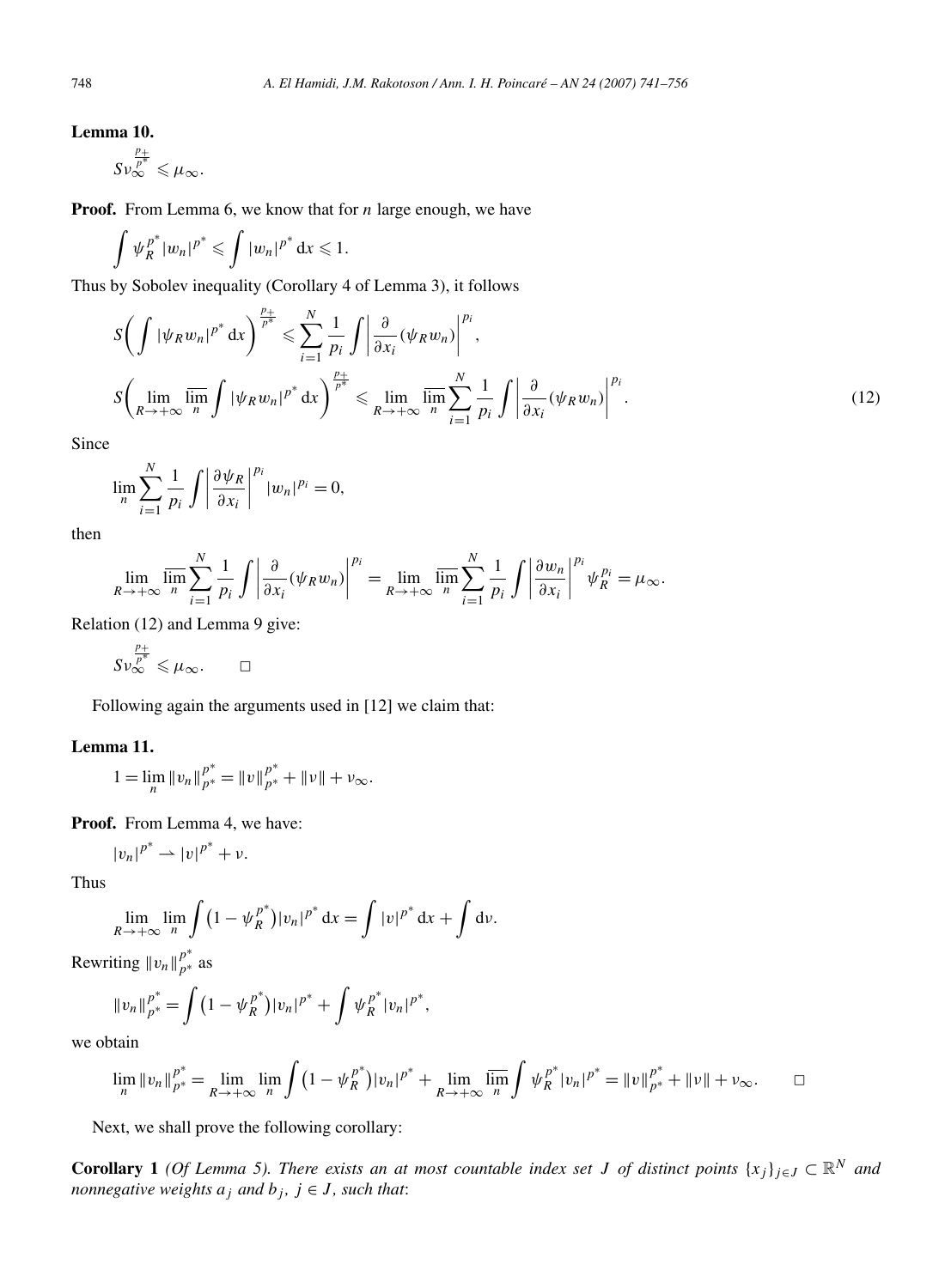- (1)  $v = \sum_{j \in J} a_j \delta_{x_j}$ .
- $(2)$   $\mu \geqslant \sum_{j\in J} b_j \delta_{x_j}$ . (3) *Sa*  $\frac{p_+}{p^*} \leqslant b_j$ ,  $\forall j \in J$ .

**Proof.** The proof follows essentially the concentration compactness principle of P.L. Lions [5] because we have the reverse Hölder type inequalities of Lemma 5.

Indeed, the second statement of this lemma implies that for all Borelian sets  $E \subset \mathbb{R}^N$ , one has:

$$
\nu(E) \leqslant c_{\mu}\mu(E)^{\frac{p^*}{p_+}}.\tag{13}
$$

Since the set  $D = \{x \in \mathbb{R}^N : \mu(\{x\}) > 0\}$  is at most countable because  $\mu \in \mathfrak{M}(\mathbb{R}^N)$ , therefore  $D = \{x_i, j \in J\}$  and  $b_j \doteq \mu(\lbrace x_j \rbrace)$  satisfies  $\mu \geqslant \sum_{j \in J} b_j \delta_{x_j}$ .

Relation (13) implies that *ν* is absolutely continuous with respect to  $\mu$ , i.e.,  $\nu \ll \mu$  and

$$
\frac{\nu(B(x,r))}{\mu(B(x,r))}\leqslant c_{\mu}\mu\big(B(x,r)\big)^{\frac{p^*}{p_+}-1},
$$

provided that  $\mu(B(x, r)) \neq 0$  (remember that  $p^* > p_+$ ). Thus, we have:

$$
\nu(E) = \int\limits_{E} \lim_{r \to 0} \frac{\nu(B(x, r))}{\mu(B(x, r))} d\mu(x),
$$

and

$$
D_{\mu}\nu(x) = \lim_{r \to 0} \frac{\nu(B(x, r))}{\mu(B(x, r))} = 0, \quad \mu \text{ a.e. on } \mathbb{R}^N \setminus D.
$$

Setting  $a_j = D_\mu v(x_j) b_j$ , relation (13) implies that *v* has only atoms that are given by  $\{x_j\}$ , that we have already get.  $\square$ 

Let  $\varphi \in C_c^{\infty}(\mathbb{R}^N)$ ,  $\varphi(x_j) = 1$ ,  $\|\varphi\|_{\infty} = 1$ . Then, using statement (1) of this corollary and relation (11), we have

$$
Sa_j^{\frac{p_+}{p^*}} \leqslant S\bigg(\int |\varphi|^{p^*} \, \mathrm{d}\nu\bigg)^{\frac{p_+}{p^*}} \leqslant \sum_{i=1}^N \frac{1}{p_i} \int |\varphi|^{p_i} \, \mathrm{d}\mu_i \,.
$$

We shall consider  $\phi \in C_c^{\infty}(\mathbb{R}^N)$ ,  $0 \le \phi \le 1$ , support $(\phi) \subset B(0, 1)$ ,  $\phi(0) = 1$ . We fix  $j \in J$  and set  $x_j =$  $(x_{j,1},...,x_{j,N})$ ,  $q_i = p_i p^*/(p^* - p_i)$ ,  $i = 1,...,N$ . Then  $\alpha_i \doteq \frac{1}{q_i}$  satisfy  $\sum_{k=1}^{N} \alpha_k - \alpha_i q_i = 0$ . For  $\varepsilon > 0$ , we define, for every  $z \in \mathbb{R}^N$ ,  $z = (z_1, \ldots, z_N)$ :

$$
\phi_{\varepsilon}(z) = \phi\left(\frac{z_1 - x_{j,1}}{\varepsilon^{\alpha_1}}, \dots, \frac{z_N - x_{j,N}}{\varepsilon^{\alpha_N}}\right). \tag{15}
$$

Thus we have:

$$
\int \left| \frac{\partial \phi_{\varepsilon}}{\partial x_i} \right|^{q_i} = \int \left| \frac{\partial \phi}{\partial x_i} \right|^{q_i} (z) dz
$$
\n(16)

and then

$$
\int \left| \frac{\partial \phi_{\varepsilon}}{\partial x_i} \right|^{p_i} |v|^{p_i} \leqslant \left( \int \left| \frac{\partial \phi}{\partial x_i} \right|^{q_i} dz \right)^{1 - \frac{p_i}{p^*}} \left( \int_{B(x_j, \max_i \varepsilon^{\frac{1}{q_i}})} |v|^{p^*} dz \right)^{\frac{p_i}{p^*}} \xrightarrow[\varepsilon \to 0]{} 0. \tag{17}
$$

**Lemma 12.** *Let*  $x_j \in D$  *and*  $\phi_{\varepsilon}$  *be the function defined above associated to*  $x_j$ *. Then:* 

$$
Sa_j^{\frac{p_+}{p^*}} \leq \overline{\lim_{\varepsilon \to 0}} \overline{\lim_{n}} \sum_{i=1}^N \frac{1}{p_i} \int \phi_{\varepsilon}^{p_i} \left| \frac{\partial v_n}{\partial x_i} \right|^{p_i} dx.
$$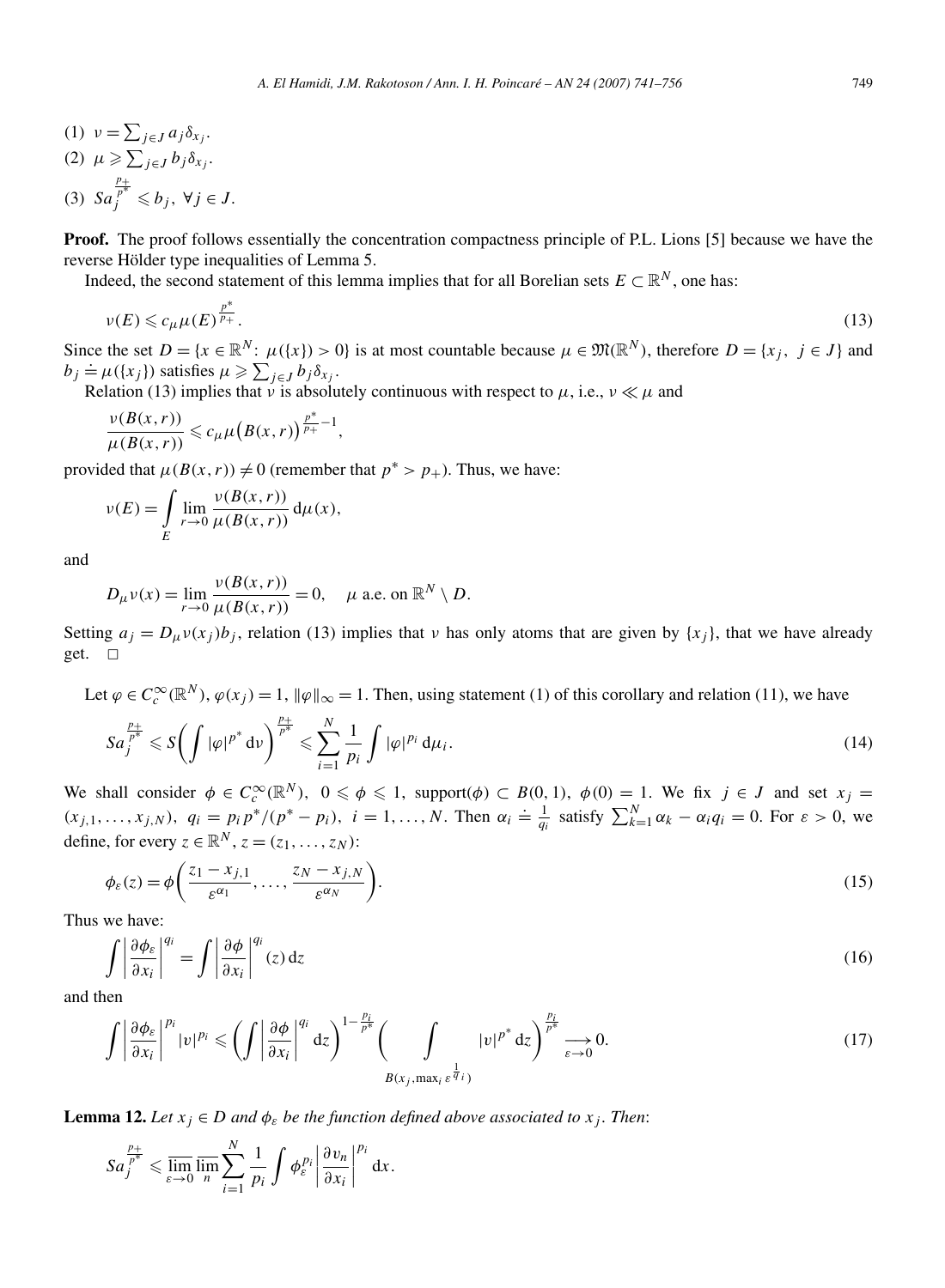**Proof.** Since  $0 \le \phi_{\varepsilon} \le 1$  then  $\int \phi_{\varepsilon}^{p_*} |v_n|^{p^*} dx \le 1$ . From Corollary 4 of Lemma 3, it follows

$$
S\bigg(\int \phi_{\varepsilon}^{p*}|v_n|^{p^*} \, \mathrm{d}x\bigg)^{\frac{p+1}{p^*}} \leq \sum_{i=1}^N \frac{1}{p_i} \int \left|\frac{\partial}{\partial x_i}(\phi_{\varepsilon}v_n)\right|^{p_i}.\tag{18}
$$

From relation (17), we have

$$
\lim_{\varepsilon \to 0} \int \left| \frac{\partial \phi_{\varepsilon}}{\partial x_i} \right|^{p_i} |v|^{p_i} dx = 0.
$$
\n(19)

Since

$$
\lim_{n \to +\infty} \int \left| \frac{\partial \phi_{\varepsilon}}{\partial x_i} \right|^{p_i} |v_n - v|^{p_i} dx = 0,
$$
\n(20)

then one has:

$$
\overline{\lim}_{\varepsilon \to 0} \overline{\lim}_{n} \sum_{i=1}^{N} \frac{1}{p_i} \int \left| \frac{\partial}{\partial x_i} (\phi_{\varepsilon} v_n) \right|^{p_i} dx = \overline{\lim}_{\varepsilon \to 0} \overline{\lim}_{n} \sum_{i=1}^{N} \frac{1}{p_i} \int \left| \frac{\partial v_n}{\partial x_i} \right|^{p_i} \phi_{\varepsilon}^{p_i} dx.
$$
\n(21)

From relations (18) and (21), knowing that  $|v_n|^{p^*} \to |v|^{p^*} + v$  (see Lemma 4), we obtain

$$
Sa_j^{\frac{p_+}{p^*}} \leqslant \overline{\lim_{\varepsilon \to 0}} \overline{\lim_{n}} \sum_{i=1}^N \frac{1}{p_i} \int \phi_{\varepsilon}^{p_i} \left| \frac{\partial v_n}{\partial x_i} \right|^{p_i} dx. \qquad \Box
$$

**Lemma 13.** *Assume that*

$$
\sum_{i=1}^N \frac{1}{p_i} \left| \frac{\partial v_n}{\partial x_i} \right|^{p_i} \to \tilde{\mu} \quad \text{in } \mathfrak{M}^+(\mathbb{R}^N).
$$

*Then*

\n- (1) For all 
$$
j \in J
$$
,  $Sa_j^{\frac{p_+}{p^*}} \leq \lim_{\varepsilon \to 0} \tilde{\mu}(\text{support } \phi_{\varepsilon})$  (one has support  $\phi_{\varepsilon} \subset B(x_j, \max_i \varepsilon^{\frac{1}{q_i}})$ ).
\n- (2)  $\|\tilde{\mu}\| \geq S \|v\|^{\frac{p_+}{p^*}} + P(\nabla v).$
\n- (3)  $S = \lim_{n \to +\infty} P(\nabla v_n) = \|\tilde{\mu}\| + \mu_\infty \geq P(\nabla v) + S \|v\|^{\frac{p_+}{p^*}} + \mu_\infty.$
\n

**Proof.** From Lemma 12, since  $\phi_{\varepsilon}^{p_i} \leq \phi_{\varepsilon}$  and

$$
\overline{\lim_n}\sum_{i=1}^N\frac{1}{p_i}\int\phi_{\varepsilon}^{p_i}\left|\frac{\partial v_n}{\partial x_i}\right|^{p_i}\mathrm{d} x\leqslant\int\phi_{\varepsilon}\,\mathrm{d}\tilde{\mu},
$$

one obtains

$$
Sa_j^{\frac{p_+}{p^*}} \leq \overline{\lim}_{\varepsilon \to 0} \int \phi_\varepsilon d\tilde{\mu} \leq \lim_{\varepsilon \to 0} \tilde{\mu}\Big(B\Big(x_j; \max_{1 \leq i \leq N} \varepsilon^{\frac{1}{q_i}}\Big)\Big).
$$
 (22)

This shows that  $\{x_j\}_{j\in J}$  are all atomic points of  $\tilde{\mu}$  and since  $\sum_{i=1}^N \frac{1}{p_i} \left| \frac{\partial v}{\partial x_i} \right|^{p_i}$  is orthogonal to the atomic part of  $\tilde{\mu}$ , one deduces from relation (22) that

$$
\tilde{\mu} \geqslant S \sum_{j \in J} a_j^{\frac{p+1}{p^*}} \delta_{x_j} + \sum_{i=1}^N \frac{1}{p_i} \left| \frac{\partial v}{\partial x_i} \right|^{p_i} . \tag{23}
$$

This implies in particular that:

$$
\|\tilde{\mu}\| \geqslant S \sum_{j \in J} a_j^{\frac{p_+}{p^*}} + P(\nabla v). \tag{24}
$$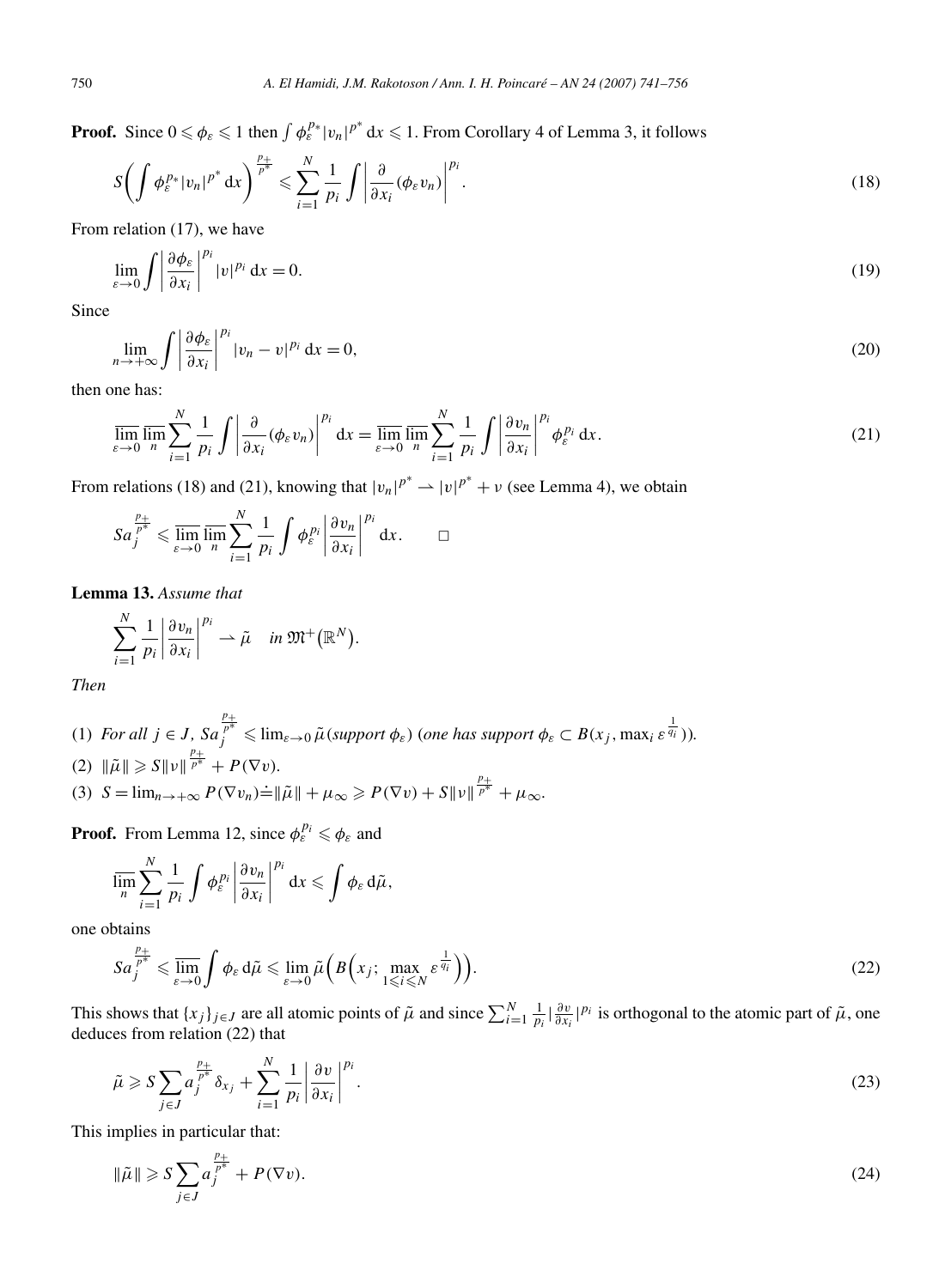*A. El Hamidi, J.M. Rakotoson / Ann. I. H. Poincaré – AN 24 (2007) 741–756* 751

Since  $\frac{p_+}{p^*}$  < 1 one has

$$
\left(\sum_{j\in J} a_j\right)^{\frac{p_+}{p^*}} \leqslant \sum_{j\in J} a_j^{\frac{p_+}{p^*}}.
$$
\n
$$
(25)
$$

As  $v = \sum_{j \in J} a_j \delta_{x_j}$ , it holds

$$
\|\nu\| = \sum_{j \in J} a_j,\tag{26}
$$

which means, combining relations (24) to (26), that:

$$
\|\tilde{\mu}\| \geqslant S \|v\|^{\frac{p_+}{p^*}} + P(\nabla v).
$$

For the last statement, we argue as before:

$$
S = \lim_{n} P(\nabla v_n)
$$
  
= 
$$
\lim_{R \to +\infty} \lim_{n} \int_{\mathbb{R}^N} (1 - \psi_R) \sum_{i=1}^N \frac{1}{p_i} \left| \frac{\partial v_n}{\partial x_i} \right|^{p_i} dx + \lim_{R \to +\infty} \overline{\lim_{n} \int_{\mathbb{R}^N} \psi_R \sum_{i=1}^N \frac{1}{p_i} \left| \frac{\partial v_n}{\partial x_i} \right|^{p_i} dx},
$$

where  $\psi_R = 1$  on  $|x| > R + 1$ ,  $0 \le \psi_R \le 1$ ,  $\psi_R = 0$  if  $|x| < R$ ,  $\psi_R \in C(\mathbb{R})$ . By the definition of  $\tilde{\mu}$ , one has:

$$
\lim_{R \to +\infty} \lim_{n} \int (1 - \psi_R) \sum_{i=1}^{N} \frac{1}{p_i} \left| \frac{\partial v_n}{\partial x_i} \right|^{p_i} dx = \lim_{R} \int (1 - \psi_R) d\tilde{\mu} = ||\tilde{\mu}||,
$$

and (see Lemma 8):

$$
\lim_{R \to +\infty} \overline{\lim_{n}} \int \psi_R \sum_{i=1}^N \frac{1}{p_i} \left| \frac{\partial v_n}{\partial x_i} \right|^{p_i} dx = \mu_\infty,
$$

thus, by the preceding statements:

$$
S = \|\tilde{\mu}\| + \mu_{\infty} \geqslant P(\nabla v) + S \|v\|^{\frac{p_+}{p^*}} + \mu_{\infty}.\qquad \Box
$$

**Lemma 14.** *If*  $||v||_{p^*} < 1$  *then*  $||v|| = 1$ *,*  $v_{\infty} = 0$  *and*  $v = 0$ *.* 

**Proof.** From Lemma 10, we know that

$$
S\nu_\infty^{\frac{p_+}{p^*}}\leqslant\mu_\infty.
$$

And by Corollary 4 of Lemma 3, we have

$$
S||v||_{p^*}^{p_+} \leqslant P(\nabla v).
$$

From the last statement of Lemma 13 and the above inequalities we deduce that:

$$
S \geqslant S((\|v\|_{p^*}^{p^*})^{\frac{p_+}{p^*}} + \|\nu\|^{\frac{p_+}{p^*}} + \nu_{\infty}^{\frac{p_+}{p^*}}).
$$

Thus we obtain, due to Lemma 11, that

$$
\left( \left( \|v\|_{p^*}^{p^*}\right)^{\frac{p_+}{p^*}} + \|v\|_{p^*}^{\frac{p_+}{p^*}} + \nu_\infty^{\frac{p_+}{p^*}} \right) \leqslant 1 = \left( \|v\|_{p^*}^{p^*} + \|v\| + \nu_\infty \right)^{\frac{p_+}{p^*}}.
$$

Using the inequality

$$
\left(\|v\|_{p^*}^{p^*} + \|v\| + \nu_\infty\right)^{\frac{p_+}{p^*}} \leq \|v\|_{p^*}^{\frac{p_+}{p^*}} + \|\nu\|^\frac{p_+}{p^*} + \nu_\infty^{\frac{p_+}{p^*}},
$$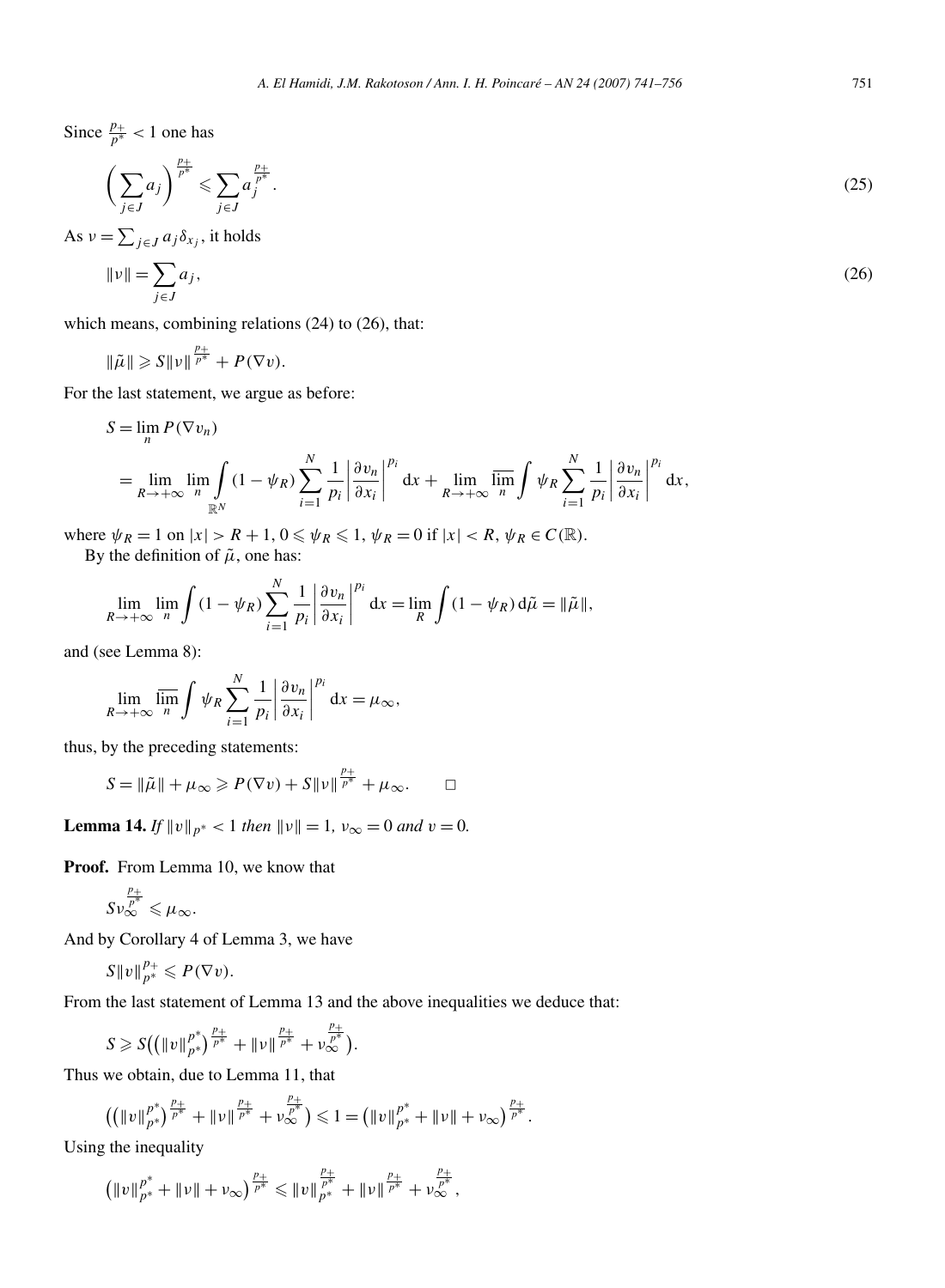we get

$$
||v||_{p^*}^{\frac{p_+}{p^*}}+||v||_{p^*}^{\frac{p_+}{p^*}}+v_\infty^{\frac{p_+}{p^*}}=\big(||v||_{p^*}^{p^*}+||v||+v_\infty\big)^{\frac{p_+}{p^*}}.
$$

It follows that  $||v||_{p^{*}}^{p^{*}}$ ,  $||v||$  and  $v_{\infty}$  are equal either to 0 or to 1. But using the fact that  $v_{\infty} \le \frac{1}{2}$ , since  $\int_{B(0,1)} |v_{n}|^{p^{*}} dx =$  $\frac{1}{2}$ , we conclude that  $v_{\infty} = 0$ ,  $\|v\|_{p^*} < 1$  (by our assumption) so that  $v = 0$  and thus  $\|v\| = 1$ .  $\Box$ 

**Lemma 15.** *If*  $||v||_{p^*} < 1$  *then the measure v is concentrated at a single point*  $z = x_{i_0}$ *.* 

**Proof.** Since

$$
S = \|\tilde{\mu}\| + \mu_{\infty} \ge S \sum_{j \in J} a_j^{\frac{p_+}{p^*}},
$$

(see relation (24)) and  $1 = ||v|| = \sum_{j \in J} a_j$ , we then have:

$$
\left(\sum_{j\in J}a_j\right)^{\frac{p_+}{p^*}}\geqslant \sum_{j\in J}a_j^{\frac{p_+}{p^*}}\geqslant \left(\sum_{j\in J}a_j\right)^{\frac{p_+}{p^*}}.
$$

Thus the  $a_j$  are equal either to zero or to 1 that is, there is only one index  $i_0$  such that  $a_{i_0} = 1$  and  $a_j = 0$  for  $j \neq i_0$ :  $\nu = a_{i_0} \delta_{x_{i_0}}$ .  $\Box$ 

**End of the proof of the main Lemma.** If  $\|v\|_{p^*} < 1$  thus *v* concentrates at  $x_{i_0}$  and  $\|v\| = 1$ . On the other hand, we have

$$
\frac{1}{2} = \sup_{y \in \mathbb{R}^N} \int_{B(y,1)} |v_n|^{p^*} \ge \int_{B(x_{i_0},1)} |v_n|^{p^*} dx \to ||v|| = 1,
$$

which is impossible, we conclude then that  $\|v\|_{p^*} = 1$ .  $\Box$ 

Consequently, the function *v* is a (nontrivial) extremal function that can be chosen nonnegative (replacing *v* by  $|v|$ ).

**End of the proof of Theorem 1.** From usual Lagrange multiplier rule, there is  $\lambda_0 > 0$ , such that:

$$
-\sum_{i=1}^N\frac{\partial}{\partial x_i}\bigg(\bigg|\frac{\partial v}{\partial x_i}\bigg|^{p_i-2}\frac{\partial v}{\partial x_i}\bigg)=\lambda_0v^{p^*-1}\quad\text{in }\mathcal{D}^{1,\vec{p}}(\mathbb{R}^N)'.
$$

A similar rescaling argument used above (say  $v(\lambda_0^{-\frac{1}{p_1}}x_1, ..., \lambda_0^{-\frac{1}{p_N}}x_N)$ ) gives the result. □

The multiplicity of solutions comes directly from Lemma 2, that is:

**Lemma 16.** Let  $\alpha \in \mathbb{R}$ ,  $\alpha_i = \alpha \frac{p^*}{p_i} - \alpha$ ,  $i = 1, ..., N$  and  $u \in S$ . Then, for all  $\lambda \in \mathbb{R}_+^*$  for all  $z = (z_1, ..., z_N) \in \mathbb{R}^N$ , *the function defined by*

$$
u^{\lambda,z}(x) = \lambda^{\alpha} u(\lambda^{\alpha_1} x_1 + z_1, \dots, \lambda^{\alpha_N} x_N + z_N),
$$

*with*  $x = (x_1, \ldots, x_N)$  *belongs to S.* 

**Proof.** It is the same as for Lemma 2 using a direct computation.  $\Box$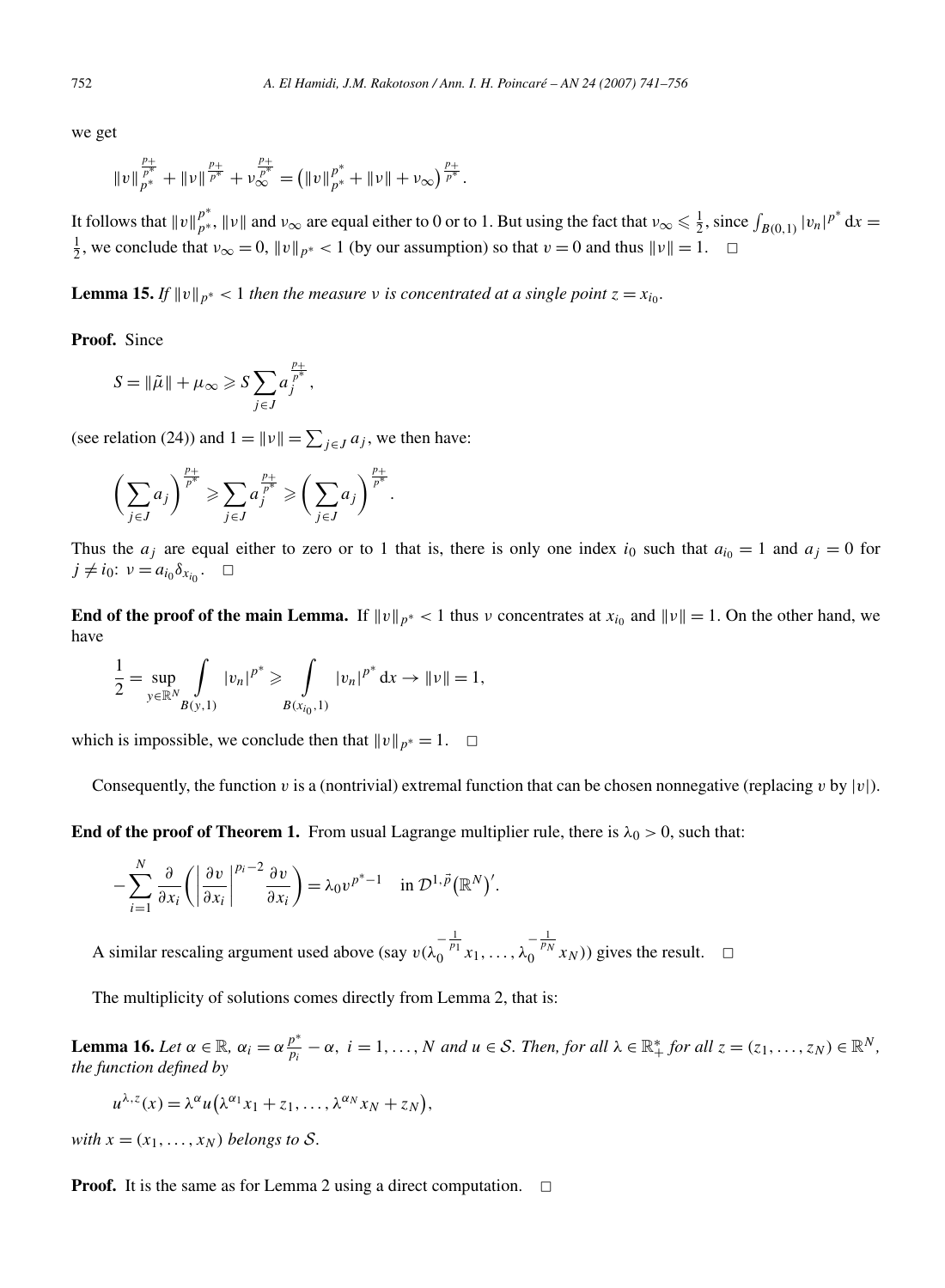#### **3. Some properties of the solutions of (1)**

We want to show first the:

**Proposition 1.** Any nonnegative solution u being in  $\mathcal{D}^{1, \vec{p}}(\mathbb{R}^N)$  of (1) belongs to  $L^q(\mathbb{R}^N)$  for all  $p^* \leq q < +\infty$ .

**Proof.** We follow the proof of [4]. Let  $a > 0$ . Let *j* be fixed in  $\{1, \ldots, N\}$ , for  $L > 0$  (large) we define  $\varphi_{j,L} \doteq$  $u \min[u^{ap_j}, L^{p_j}] \in \mathcal{D}^{1, p}(\mathbb{R}^N)$  and for all *i* 

$$
|\partial_i u|^{p_j - 2} \partial_i u \partial_i \varphi_{j,L} \ge \min \left[ u^{ap_j}, L^{p_j} \right] |\partial_i u|^{p_j} \quad \text{a.e.,}
$$
\n<sup>(27)</sup>

and

$$
\left|\partial_i\left(u\cdot\min\left[u^a,L\right]\right)\right|^{p_j}\leqslant (a+1)^{p_j}\min\left[u^{ap_j},L^{p_j}\right]\left|\partial_i u\right|^{p_j}\quad\text{a.e.}\tag{28}
$$

Choosing  $\varphi_{i,L}$  as a test function, one has:

$$
\int_{\mathbb{R}^N} \min[u^{ap_j}, L^{p_j}] |\partial_j u|^{p_j} dx \leq \sum_{i=1}^N \int_{\mathbb{R}^N} |\partial_i u|^{p_i-2} \partial_i u \partial_i \varphi_{j,L} dx = \int_{\mathbb{R}^N} u^{p^*} \min[u^{ap_j}, L^{p_j}] dx.
$$
 (29)

Introducing  $k > 0$ , one has:

$$
\int_{\mathbb{R}^N} u^{p^*} \min[u^{ap_j}, L^{p_j}] dx \leqslant k^{ap_j} \int_{\mathbb{R}^N} u^{p^*} dx + \int_{u \geqslant k} u^{p^*} \min[u^{ap_j}, L^{p_j}] dx.
$$
\n
$$
(30)
$$

Writing that:

$$
\int_{u \ge k} u^{p^*} \min[u^{ap_j}, L^{p_j}] dx = \int_{u \ge k} u^{p^* - p_j} u^{p_j} (\min[u^a, L])^{p_j} dx.
$$
\n(31)

The Hölder inequality applied to the right-hand side of relation (31) shows that:

$$
\int_{u\geqslant k} u^{p^*} \min[u^{ap_j}, L^{p_j}] dx \leqslant \bigg(\int_{u\geqslant k} u^{p^*} dx\bigg)^{1-\frac{p_j}{p^*}} \bigg(\int_{\mathbb{R}^N} (u \min[u^a, L])^{p^*}\bigg)^{\frac{p_j}{p^*}}.
$$
\n
$$
(32)
$$

By the Troisi's inequality (see Lemma 1)

$$
\left(\int\limits_{\mathbb{R}^N} \left(u\min\!\left[u^a,L\right]\right)^{p^*}\right)^{\frac{1}{p^*}} \leqslant c \sum_{i=1}^N \left(\int\limits_{\mathbb{R}^N} \left|\partial_i\left(u\min\!\left[u^a,L\right]\right)\right|^{p_i}\right)^{\frac{1}{p_i}}.
$$
\n(33)

Setting

$$
I_i = \left( \int |\partial_i \left( u \min[u^a, L] \right) \right)^{\frac{1}{p_i}}, \qquad \varepsilon_k = \int_{u \geq k} u^{p^*} dx,
$$

relations (28) to (33), lead to:

$$
\int \left| \partial_j (u \cdot \min[u^a, L]) \right|^{p_j} dx \leq (a+1)^{p_j} \int \min[u^{ap_j}, L^{p_j}] \left| \partial_j u \right|^{p_j} dx
$$
  

$$
\leq (a+1)^{p_j} k^{ap_j} \left( \int u^{p^*} dx \right)
$$
  

$$
+ c(a+1)^{p_j} \varepsilon_k^{\frac{1-\frac{p_j}{p^*}}{\frac{p_j}{p^*}}} \left[ \sum_{i=1}^N \left( \int \left| \partial_i \left( u \min[u^a, L] \right) \right|^{p_i} \right)^{\frac{1}{p_i}} \right]^{p_j}.
$$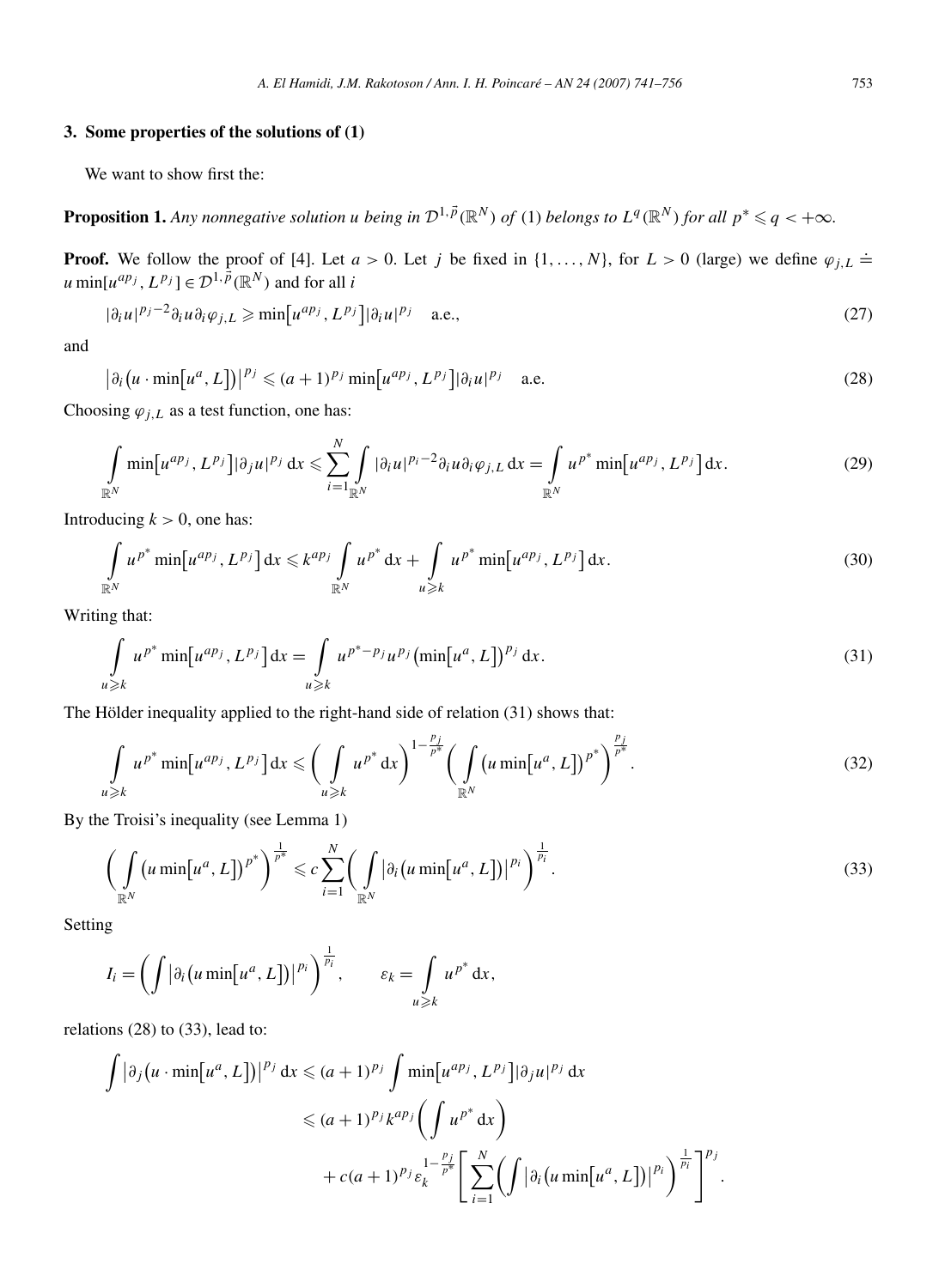Thus, for all *j* :

$$
I_j \leq (a+1)k^a \left( \int u^{p^*} dx \right)^{\frac{1}{p_j}} + c(a+1)\varepsilon_k^{\frac{1}{p_j} - \frac{1}{p^*}} \left( \sum_{i=1}^N I_i \right). \tag{34}
$$

The relation (34) infers:

$$
\sum_{j=1}^{N} I_j \leq (a+1)k^a \left( \sum_{j=1}^{N} \|u\|_{p^*}^{\frac{p^*}{p_j}} \right) + c(a+1) \left( \sum_{j=1}^{N} \varepsilon_k^{\frac{1}{p_j} - \frac{1}{p^*}} \right) \left( \sum_{i=1}^{N} I_i \right). \tag{35}
$$

Since  $\lim_{k \to +\infty} \sum_{j=1}^{N} \varepsilon$  $\frac{1}{p_j} - \frac{1}{p^*} = 0$ , there exists  $k_a > 0$  such that for all  $k \ge k_a$ , such that  $c(a + 1) \sum_{j=1}^N \varepsilon_j$  $\frac{1}{p_j} - \frac{1}{p^*} \leq \frac{1}{2}.$ Thus relation (35) infers then

$$
\sum_{i=1}^{N} I_j \leq 2(a+1)k^a \sum_{j=1}^{N} ||u||_{p^*}^{\frac{p^*}{p_j}}, \quad \text{for } k \geq k_a.
$$

By the Troisi's inequality, one has:

$$
||u \cdot \min[u^a, L]||_{L^{p^*}} \leq c \sum_{j=1}^N I_j \leq 2c(a+1)k^a \sum_{j=1}^N ||u||_{p^*}^{\frac{p^*}{p_j}}.
$$

Letting  $L \rightarrow +\infty$ , one has:

$$
||u^{a+1}||_{L^{p^*}} \leq 2c(a+1)k^a \sum_{j=1}^N ||u||_{p^*}^{\frac{p^*}{p_j}}.
$$

Let  $q = (a + 1)p^*$ , then we obtain the result.  $\Box$ 

**Proposition 2.** Any nonnegative solution *u* being in  $\mathcal{D}^{1,\vec{p}}(\mathbb{R}^N)$  of (1) belongs to  $L^{\infty}(\mathbb{R}^N)$ . Moreover, there exists a *number*  $\tau_0$  *depending only on*  $p_j$ *, N such that* 

 $||u||_{p^*} \geq \tau_0 > 0$ , *for u nontrivial.* 

**Proof.** For  $u \ge 0$  solution of (1), we set  $A_{\tau} = \{x \in \mathbb{R}^N, u(x) \ge \tau\}$  and  $|A_{\tau}|$  its Lebesgue measure. Since  $p^* > p_+$ , one can choose  $q > p^*$  so that

$$
\varepsilon \doteq -\frac{1}{p^*} + \left(1 - \frac{p^*}{q}\right)\left(1 - \frac{1}{p^*}\right)\frac{1}{p_+ - 1} > 0.
$$

Let  $\varphi_k = (u - k)_+$ , for  $k > 0$  fixed. Choosing this function as a test function and using Proposition 1, one has:

$$
\sum_{i=1}^{N} \left\| \frac{\partial \varphi_k}{\partial x_i} \right\|_{p_i}^{p_i} = \int u^{p^*-1} (u-k)_+ \leqslant c_1 |A_k|^{(1-\frac{p^*}{q})(1-\frac{1}{p^*})} \|\varphi_k\|_{p^*},\tag{36}
$$

with  $c_1 = ||u||_q^{p^*-1}$ .

Since  $\|\varphi_k\|_{p^*} \leq \|u\|_{p^*}$ , thus the Corollary 4 of Lemma 3 and relation (36) imply:

$$
\|\varphi_k\|_{p^*}^{p_+} \leqslant c_2 \sum_{i=1}^N \left\|\frac{\partial \varphi_k}{\partial x_i}\right\|_{p_i}^{p_i} \leqslant c_3 |A_k|^{(1-\frac{p^*}{q})(1-\frac{1}{p^*})} \|\varphi_k\|_{p^*}
$$
\n
$$
(37)
$$

with

$$
c_2 = \frac{1}{S \cdot p_-} \max_{1 \leq j \leq N} (\|u\|_{p^*}^{p_+-p_j}), \qquad c_3 = c_1 c_2.
$$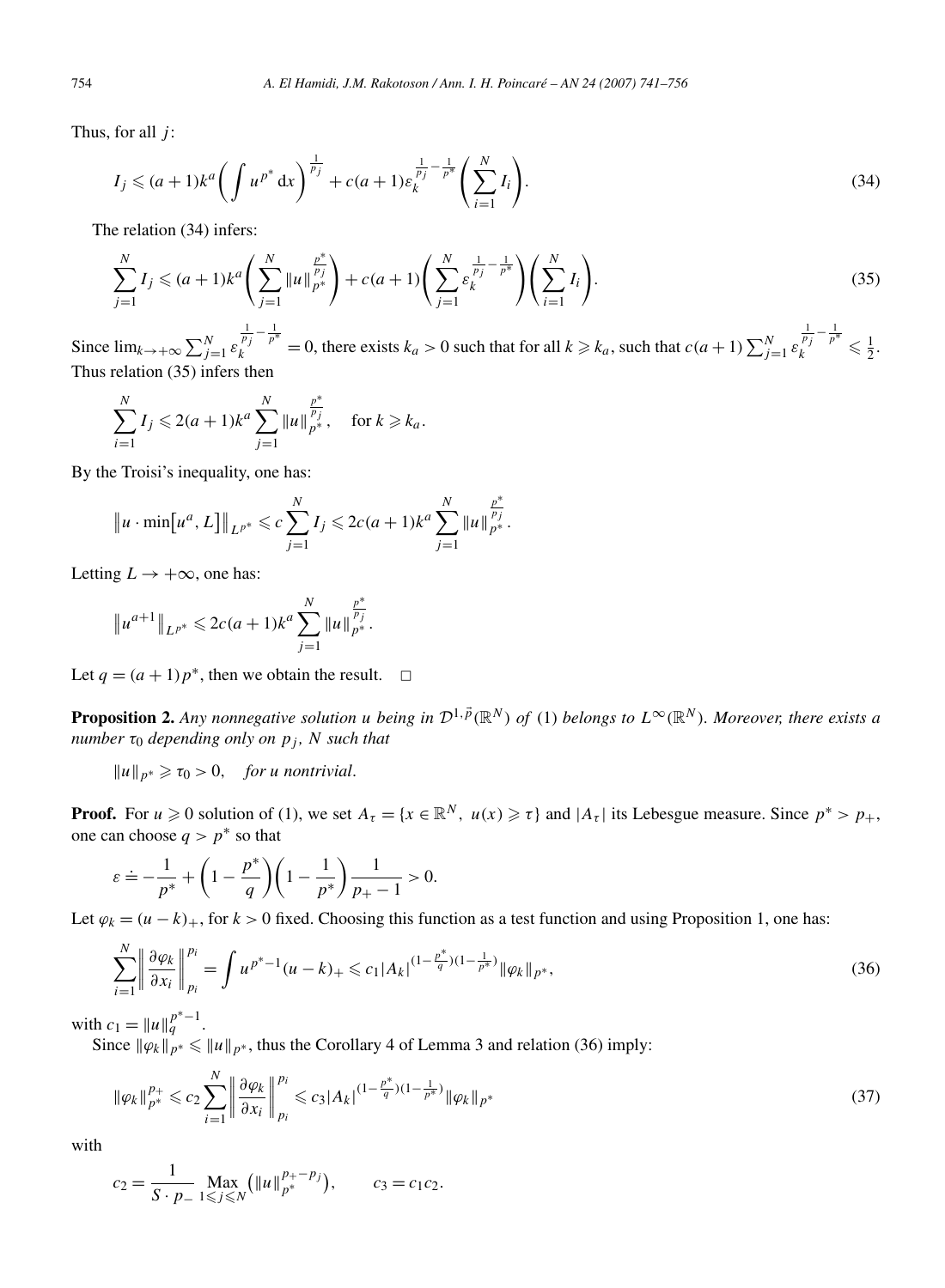Thus,

$$
\|\varphi_k\|_{p^*} \leqslant c_4 |A_k|^{\frac{1}{p_+-1}(1-\frac{p^*}{q})(1-\frac{1}{p^*})}
$$
\n(38)

with  $c_4 = c_3^{\frac{1}{p_+ - 1}}$  $3^{p_+ - 1}$ . By Cavalieri's principle, Hölder inequality and relation (38), one has, for all  $k > 0$ :

$$
\int_{k}^{+\infty} |A_{\tau}| d\tau = \int_{\mathbb{R}^{N}} (u - k)_{+}(x) dx \leq |A_{k}|^{1 - \frac{1}{p^{*}}} \|\varphi_{k}\|_{p^{*}} \leq c_{4} |A_{k}|^{1 + \varepsilon}.
$$
\n(39)

This last relation is a Gronwall inequality, which shows that ∀*k >* 0

$$
\|u\|_{\infty} \le k + \frac{1+\varepsilon}{\varepsilon} \|(u-k)_{+}\|_{1}^{\frac{\varepsilon}{1+\varepsilon}} c_4^{\frac{1}{1+\varepsilon}}.
$$
\n(40)

Setting

$$
\gamma = (p^* - 1)\frac{\varepsilon}{1 + \varepsilon}, \qquad b_0 = \frac{1 + \varepsilon}{\varepsilon} \|u\|_{p^*}^{\frac{\varepsilon p^*}{1 + \varepsilon}} c_{4}^{\frac{1}{1 + \varepsilon}},
$$

and noticing that

$$
|| (u - k)_{+} ||_1 \leqslant \frac{||u||_{p^*}^{p^*}}{k^{p^*-1}},
$$

thus relation (40) becomes:

$$
\|u\|_{\infty} \le \inf_{k>0} \left[k + \frac{b_0}{k^{\gamma}}\right] = (\gamma + 1)\gamma^{-\frac{\gamma}{\gamma+1}} b_0^{\frac{1}{1+\gamma}}.
$$
\n(41)

Separating the contribution of  $||u||_q$  and  $||u||_{p^*}$ , we have a continuous map  $\Lambda : \mathbb{R}_+ \to \mathbb{R}_+$  and constants  $c_5 > 0$  and  $\beta$ depending only on  $p_+$ *,*  $p_*$  so that

$$
||u||_{\infty} \leq c_5 ||u||_q^{\beta} \Lambda (||u||_{p^*}),
$$
\n(42)

with

$$
\beta = \frac{p^* - 1}{(p_+ - 1)(1 + \varepsilon)(1 + \gamma)}, \qquad \Lambda(\sigma) = \left[\sigma^{\varepsilon p^*} \max_{1 \leq j \leq N} (\sigma^{p_+ - p_j})\right]^{\frac{1}{(1 + \varepsilon)(1 + \gamma)}}.
$$

Thus, from relation (42), we deduce

$$
||u||_{\infty}^{1-\beta(1-\frac{p^*}{q})} \leqslant c_5 ||u||_{p^*}^{\beta \frac{p^*}{q}} \Lambda \big( ||u||_{p^*} \big) \text{ for } u \neq 0. \tag{43}
$$

But the number  $\kappa \doteq 1 - \beta(1 - \frac{p^*}{q}) = 0$ , so relation (43) implies that there is a number  $\tau_0 > 0$  depending only  $p_j$ ,  $p^*$ such that  $||u||_{p^*} \ge \tau_0 > 0$ .  $\Box$ 

#### **Acknowledgements**

The authors would like to thank the referee for his/her valuable comments.

#### **References**

- [1] T. Aubin, Problèmes isopérimètriques et espaces de Sobolev, J. Differential Geometry 11 (4) (1976) 573–598.
- [2] H. Brezis, E. Lieb, A relation between pointwise convergence of functions and convergence of functionals, Proc. Amer. Math. Soc. 88 (1983) 486–490.
- [3] A. El Hamidi, J.M. Rakotoson, Compactness and quasilinear problems with critical exponents, Differential Integral Equations 18 (2005) 1201–1220.
- [4] I. Fragala, F. Gazzola, B. Kawohl, Existence and nonexistence results for anisotropic quasilinear elliptic equation, Ann. I. H. Poincaré Anal. Non Lineairé 21 (2004) 715–734.